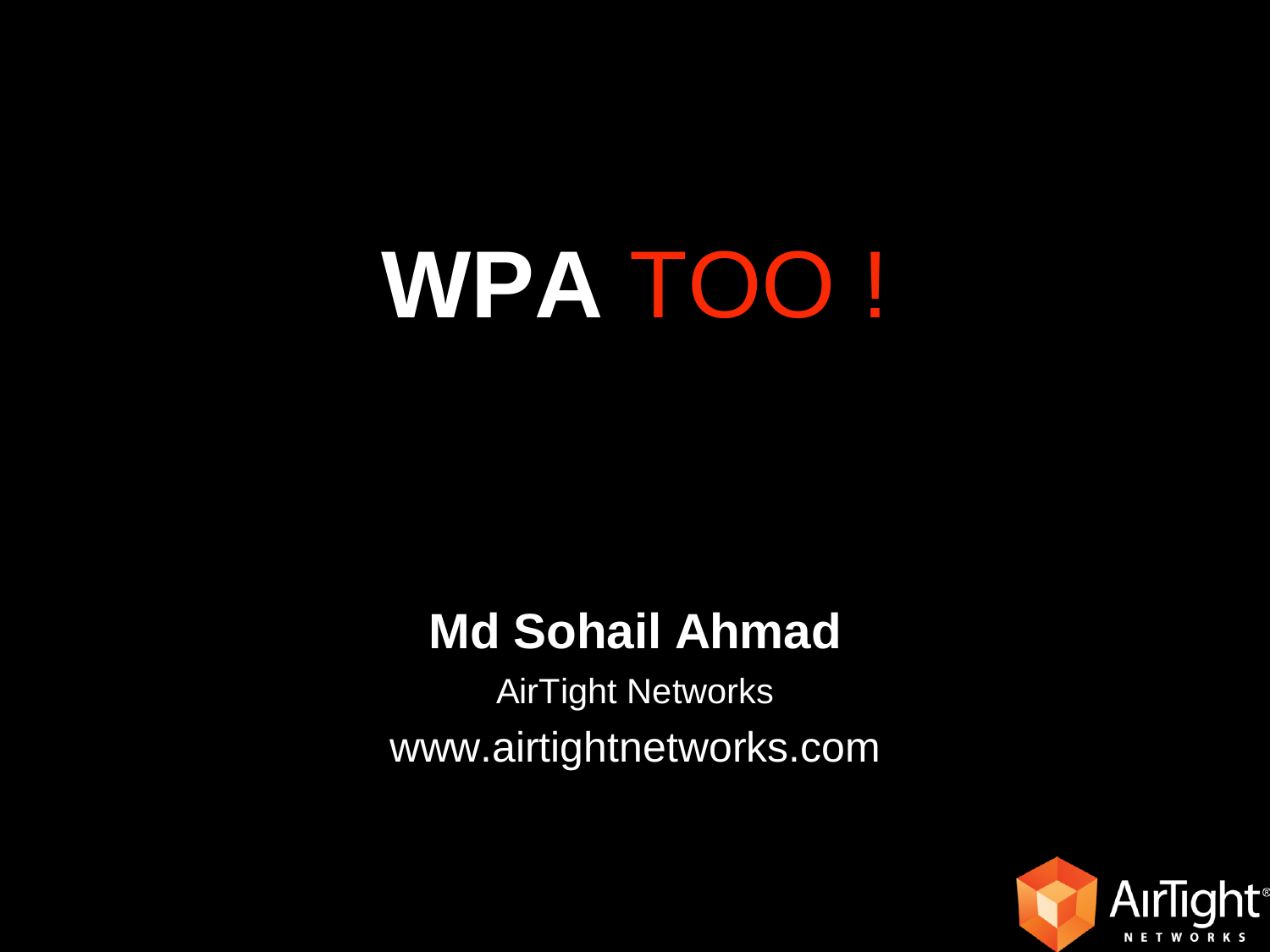## **About the Speaker**





**2008, Defcon 16 Autoimmunity Disorder in Wireless LANs**



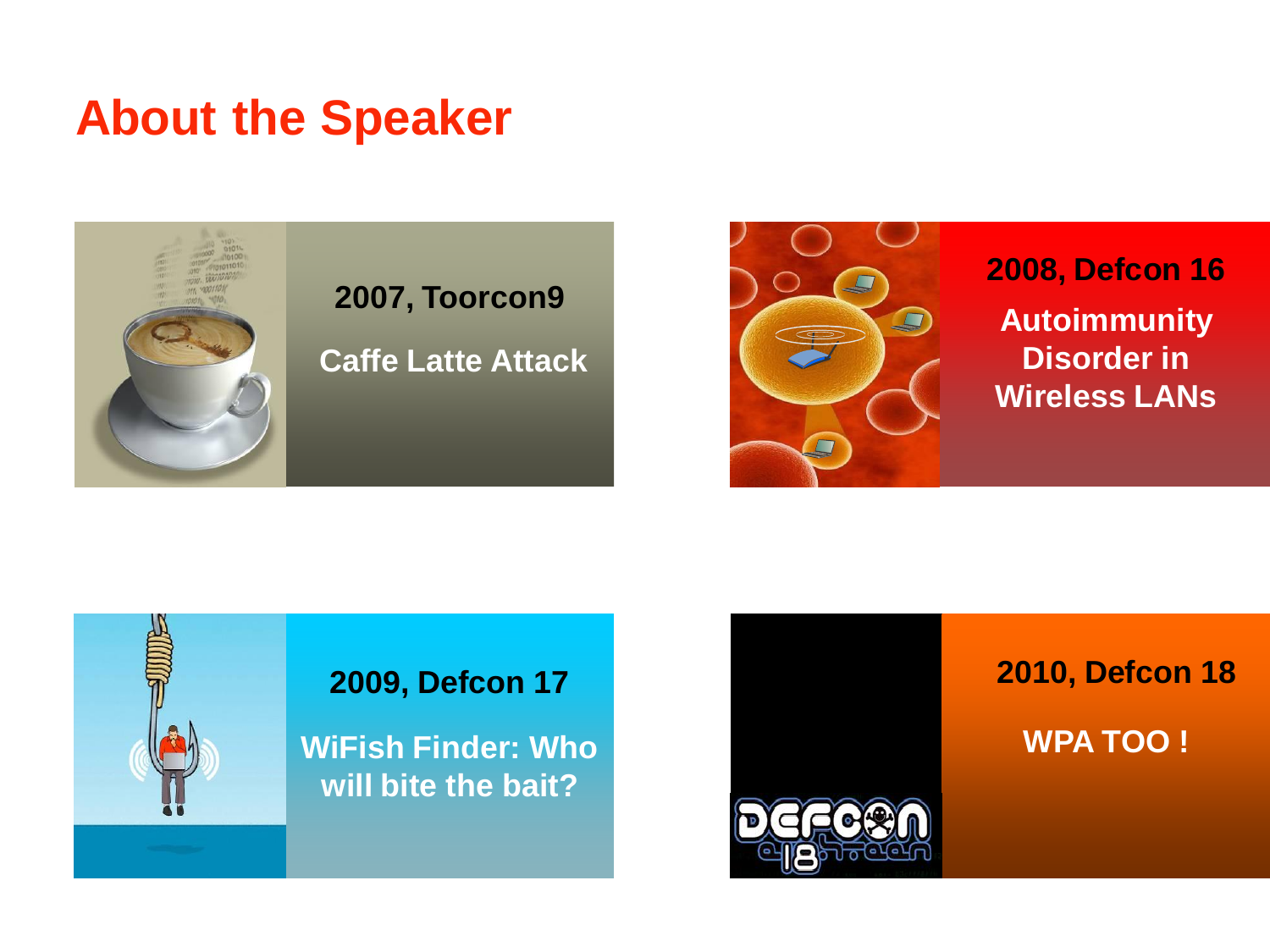# **About the Talk**

WPA2 is vulnerable under certain conditions. This limitation, though known to the designers of WPA2, is not well understood or appreciated by WiFi users.

In this talk, I am going to show that exploits are possible using off the shelf tools with minor modifications.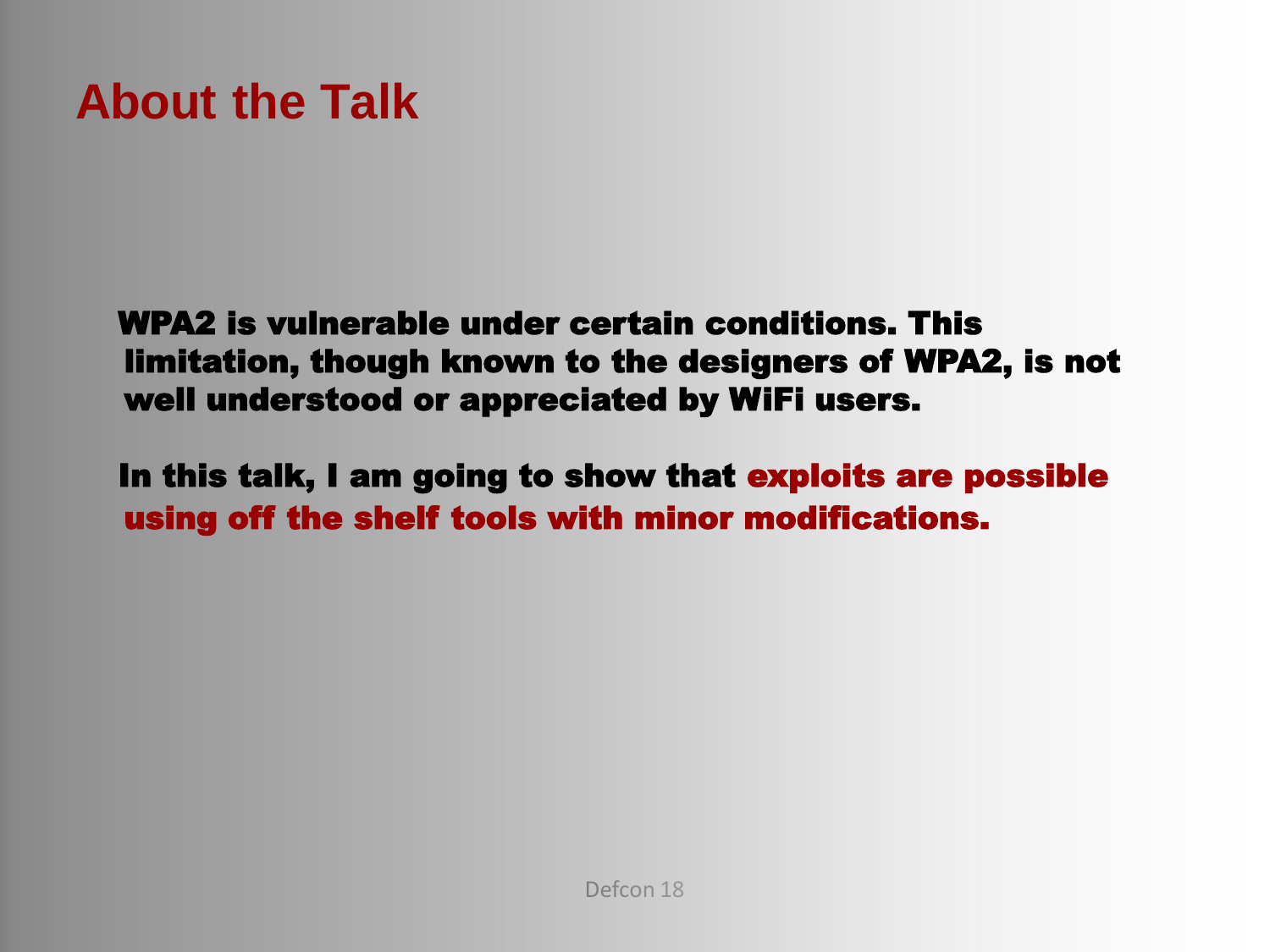## **Background**

WEP, the one and only security configuration present in the original 802.11 standard, was cracked in 2001. Since then several attacks on WEP have been published and demonstrated

Nowadays most WLANs are secured with a much better and robust security protocol called WPA2.

Interestingly, WPA2 is also being used to secure Guest WiFi, Municipal WiFi (e.g. GoogleWiFi Secure) and Public WiFi (e.g. T-Mobile or AT&T WiFi Hotspot) networks.

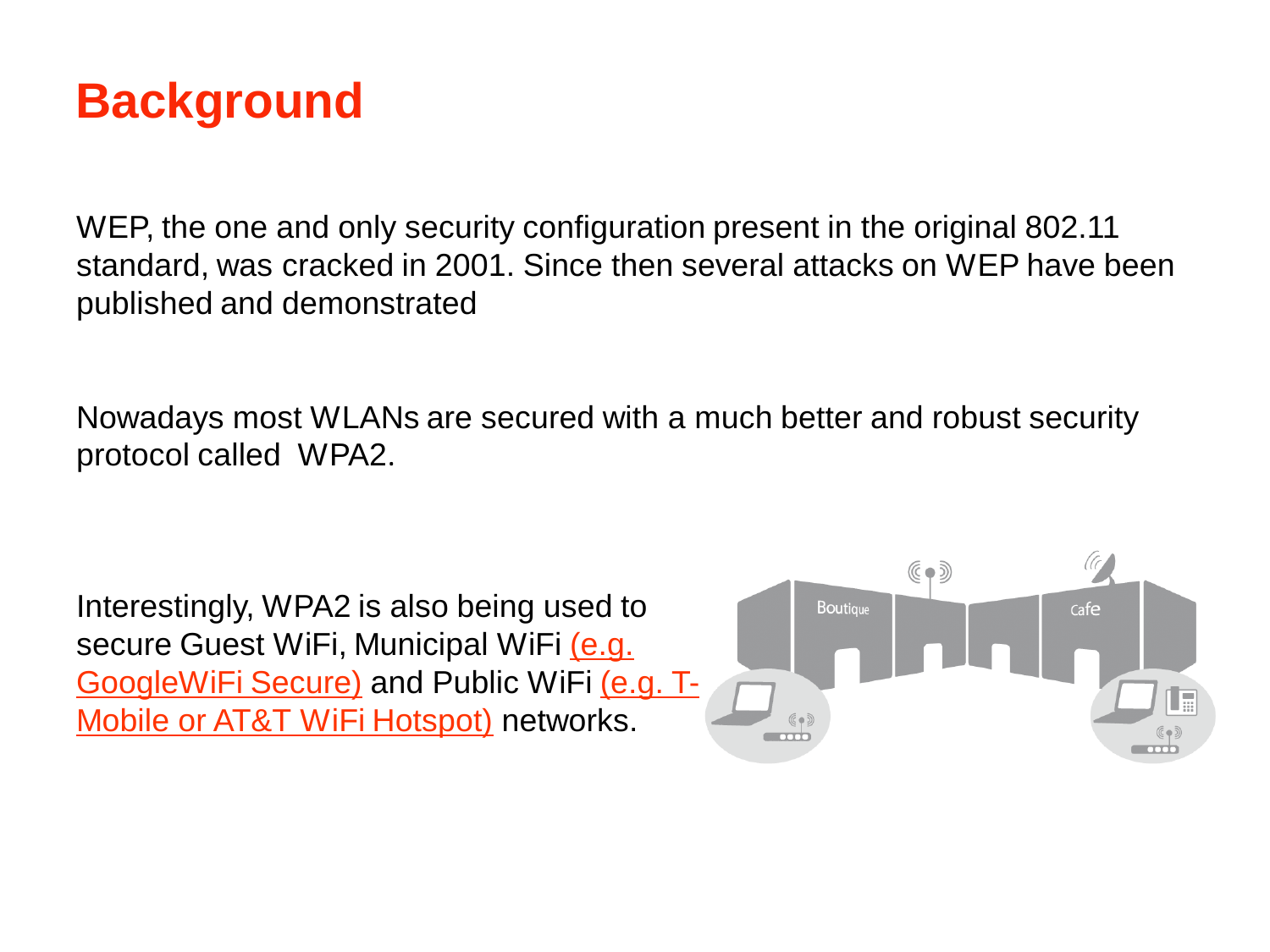

# **Is WPA2 safe to be used in WiFi networks?**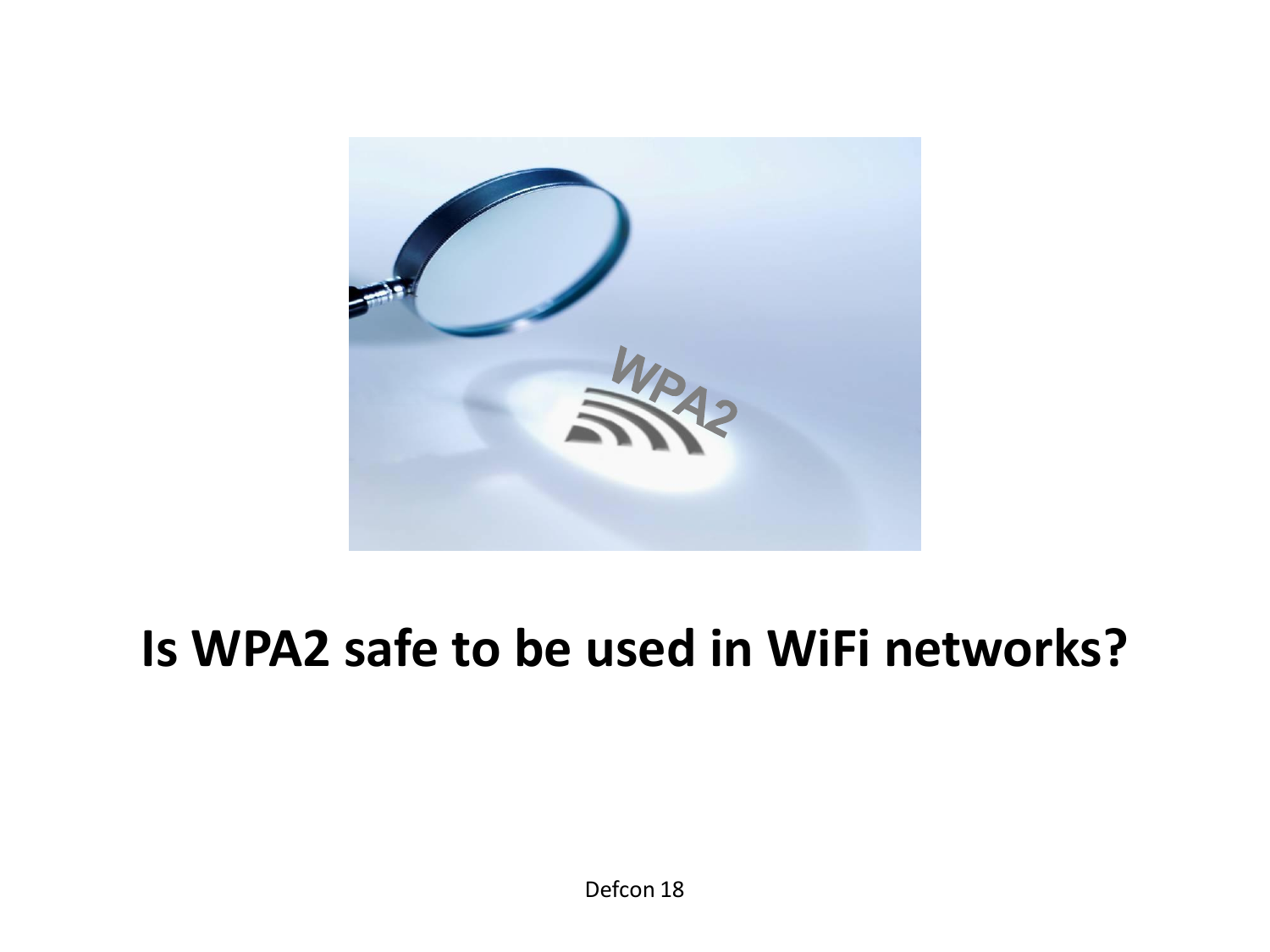# **Known attacks on WPA/WPA2**

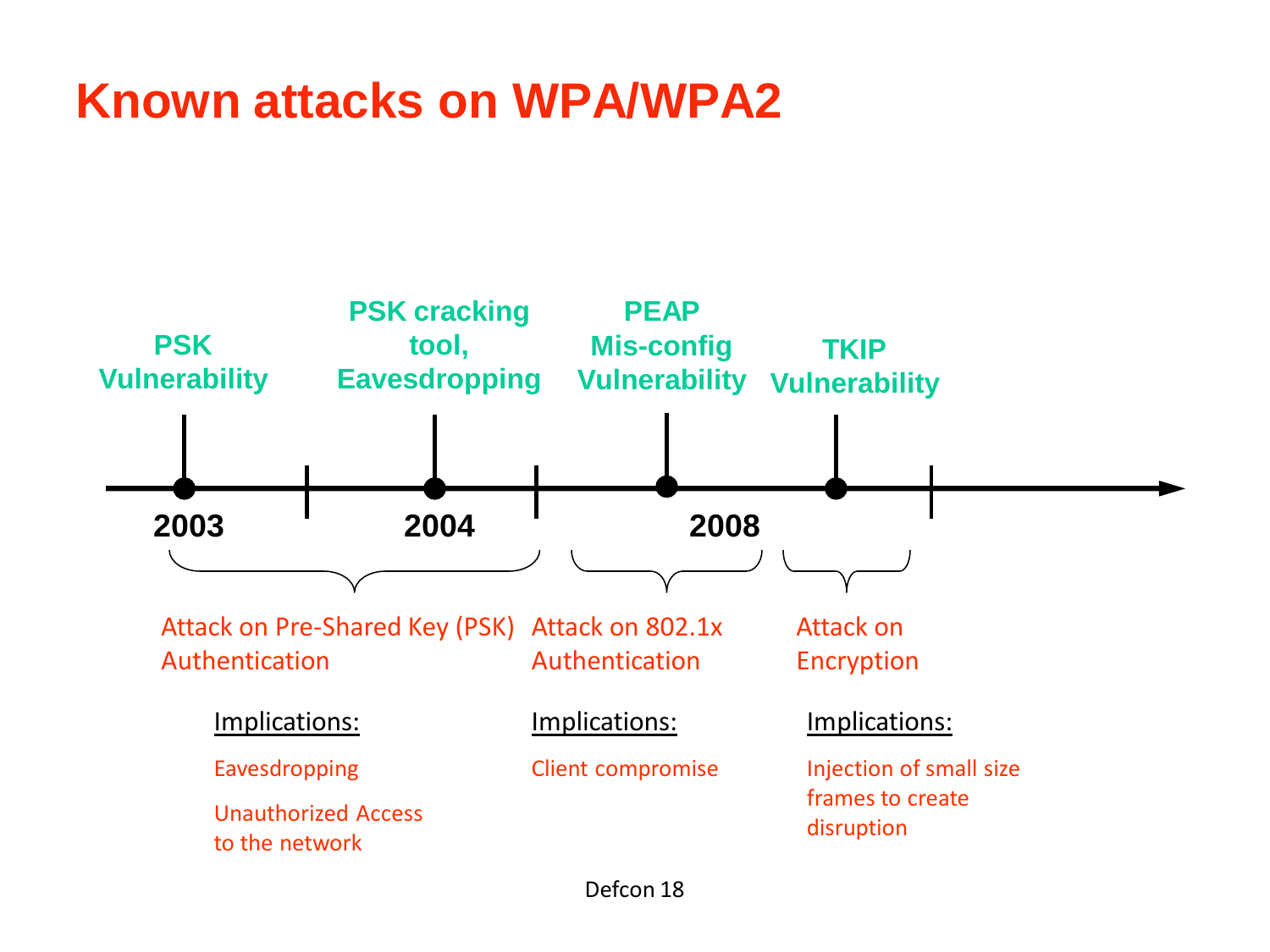# **Solution**

- 1. Do not use PSK authentication in other than private/home network (Solves PSK Vulnerability)
- 2. Do not ignore certificate validation check in client's configuration (Solves Client Vulnerability)
- 3. Use AES encryption (Solves TKIP Vulnerability)

# **Is WPA2 safe to be used in WiFi networks?**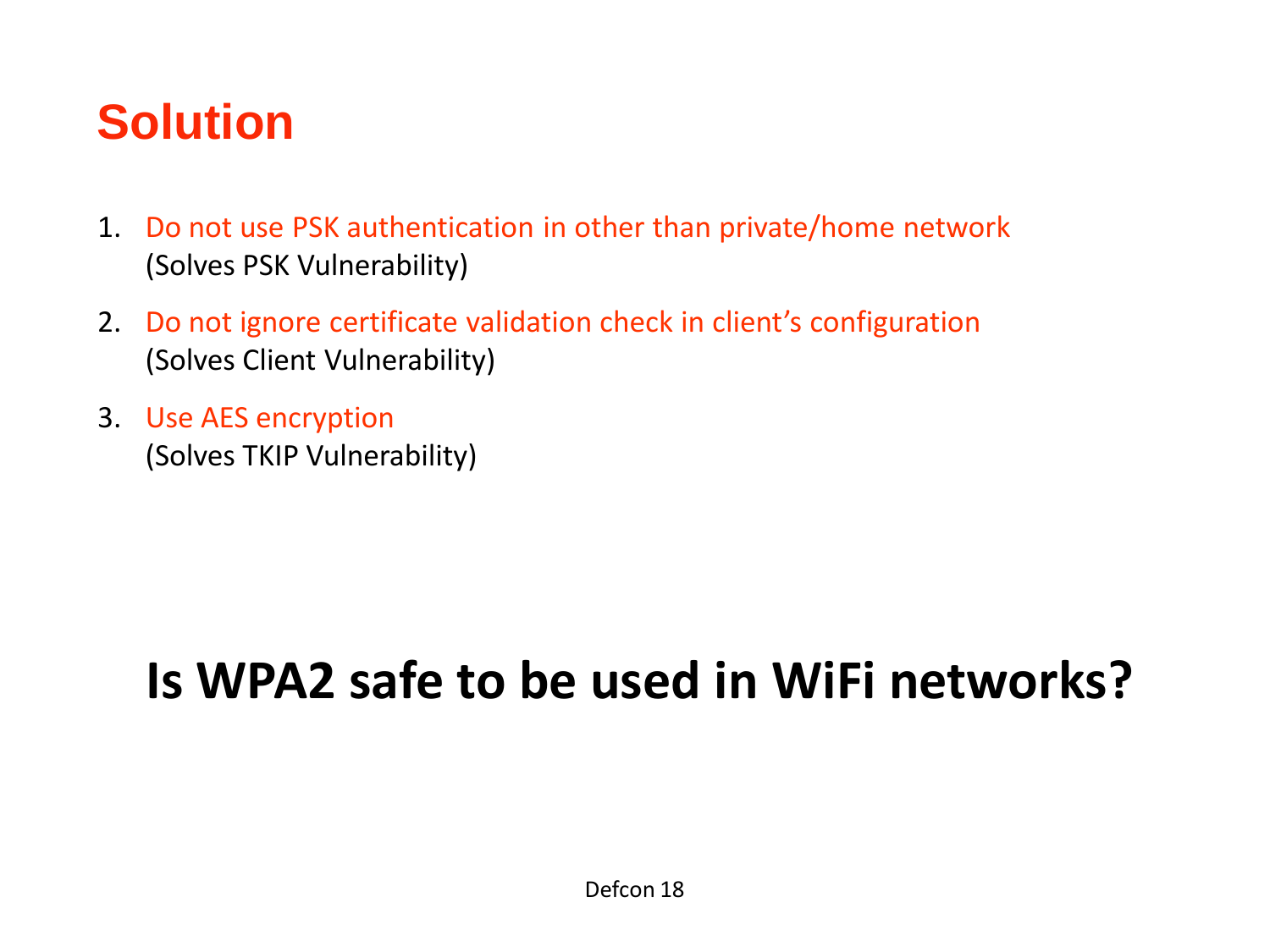# **Encryption in WPA2**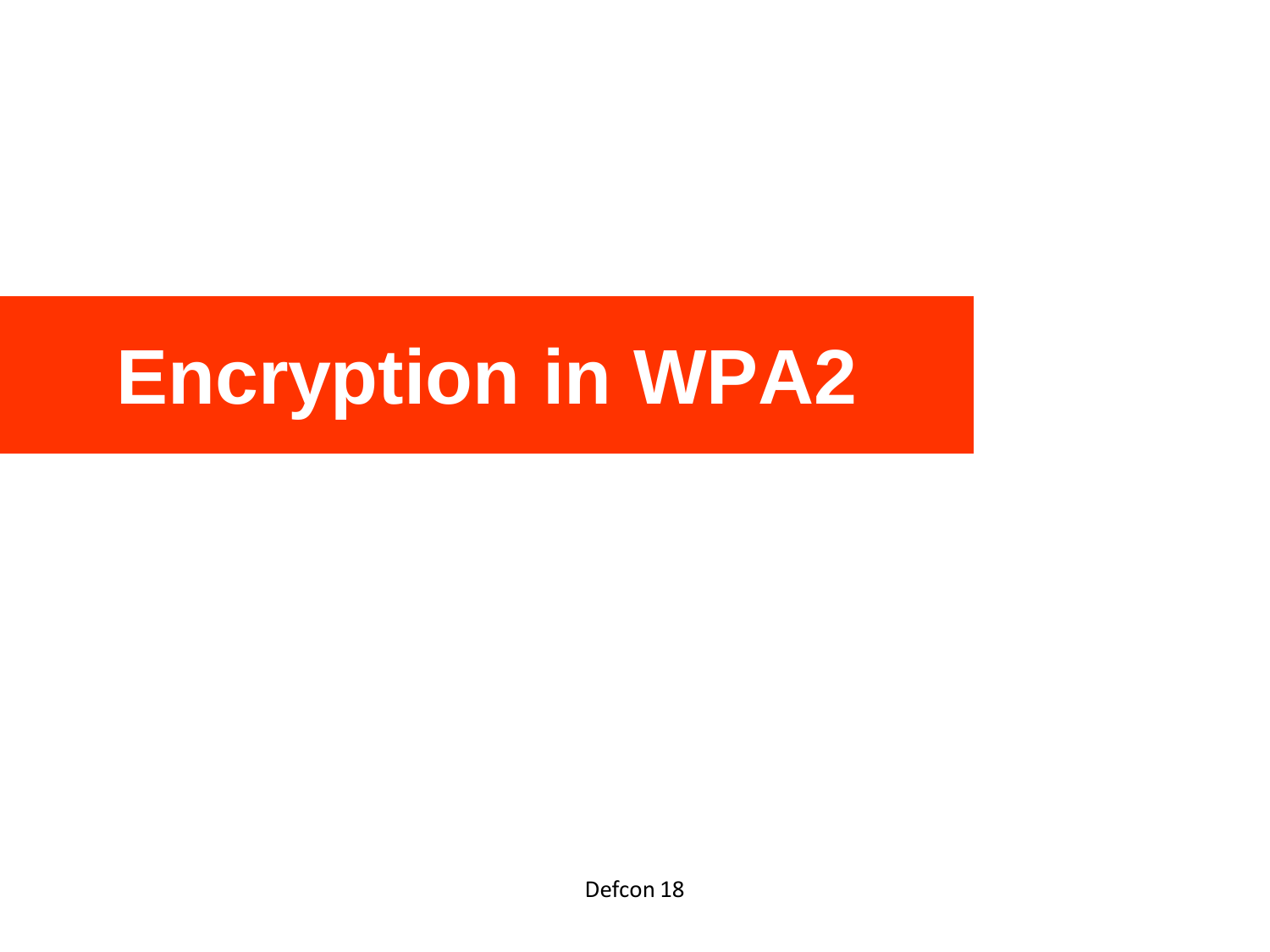# **Encryption Keys**

### **Two types of key for data encryption**

- 1. Pairwise Key (PTK)
- 2. Group Key (GTK)

While PTK is used to protect unicast data frames, GTK is used to protect group addressed data frames e.g. broadcast ARP request frames.

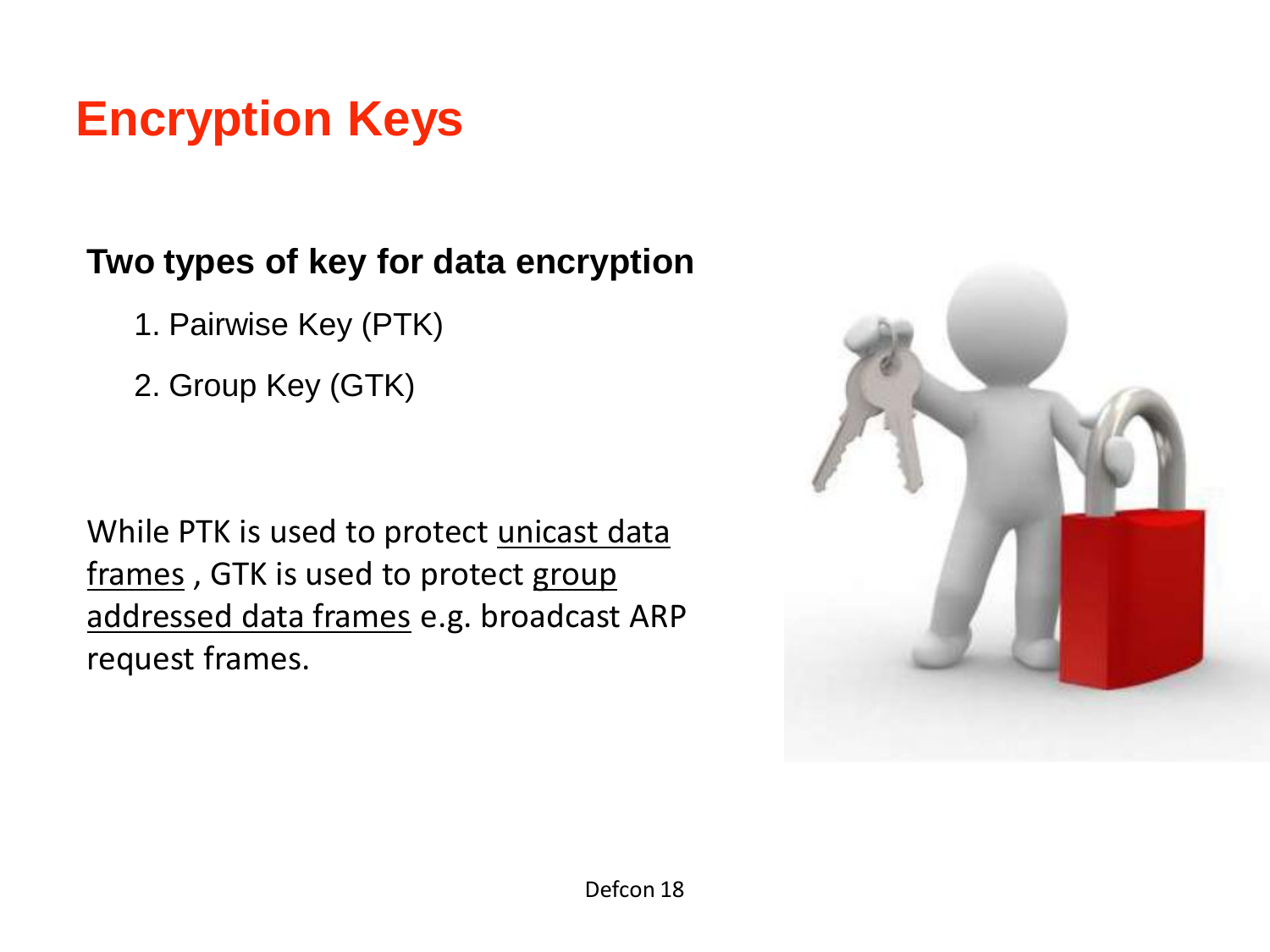# **GTK is shared among all associated clients**



### Three connected clients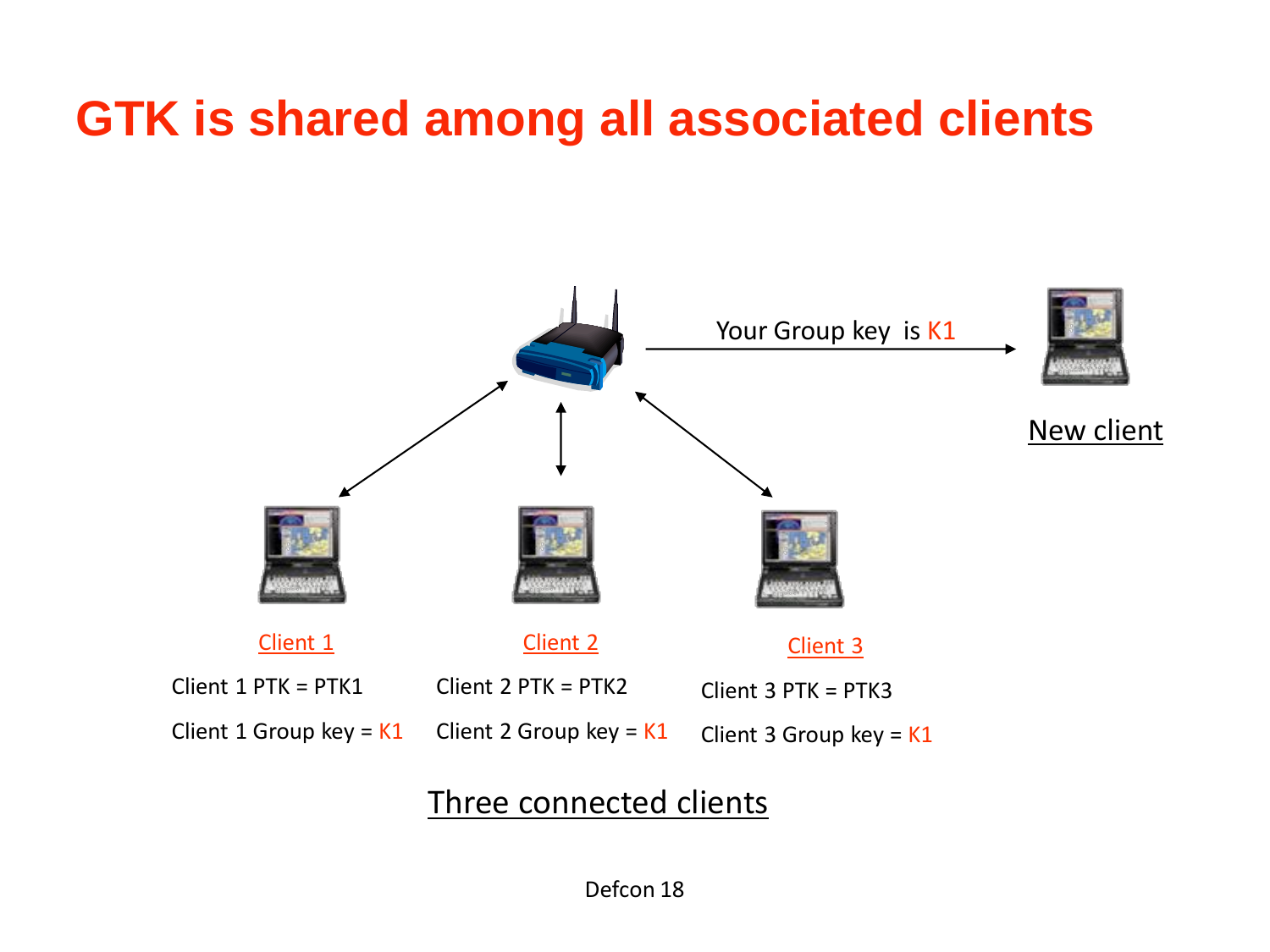# **Group addressed traffic in a WLAN**

**Group addressed 802.11 data frames are always sent by an access point and never sent by a WiFi client**



MAC) = AP/BSSID MAC

From DS "Broadcast ARP Req"

Address 1 (or Destination MAC) = FF:FF:FF:FF:FF:FF

### **GTK is designed to be used as an encryption key in the AP and as a decryption key in the client**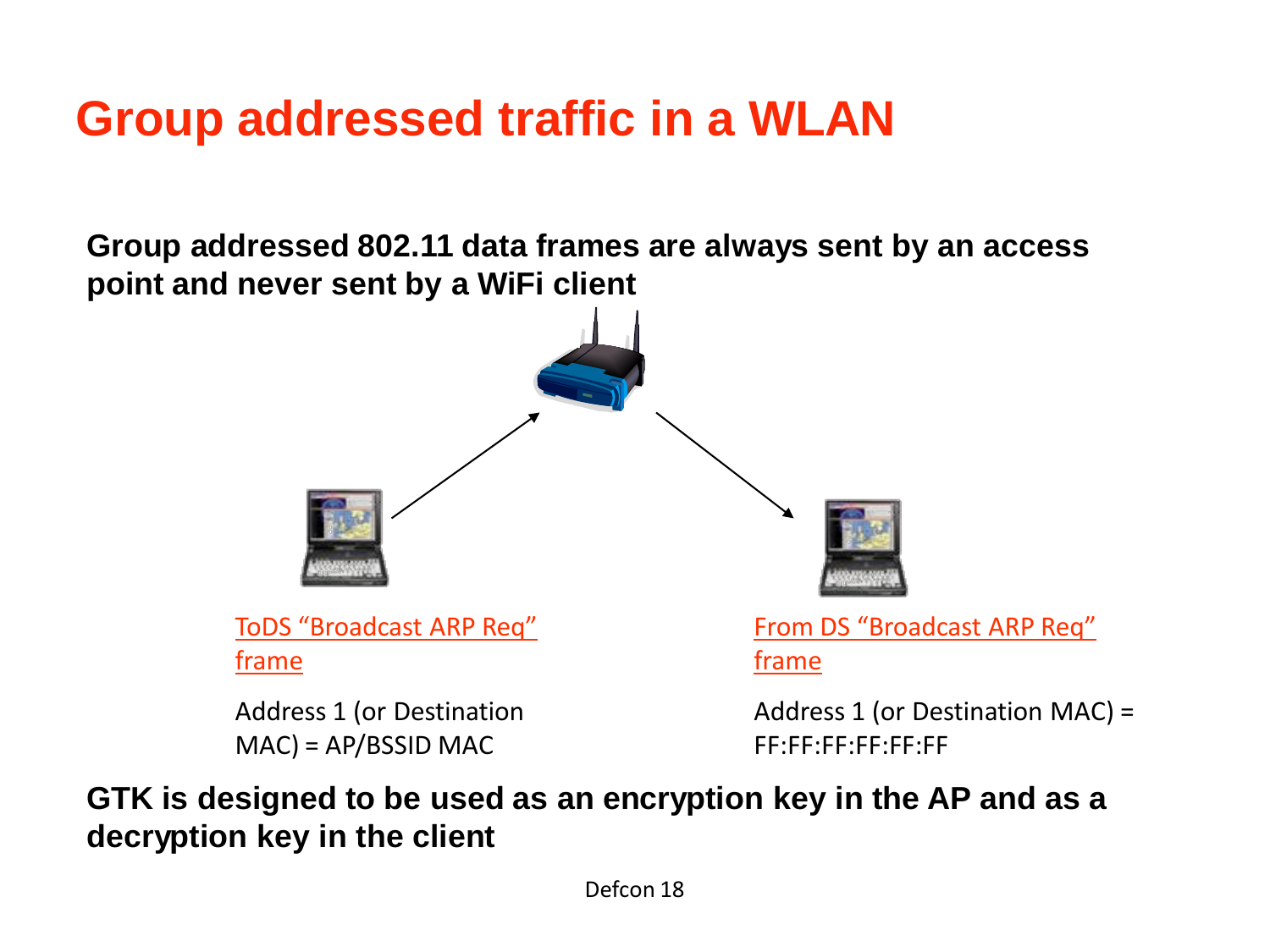# **What if a client starts using GTK for group addressed frame encryption?**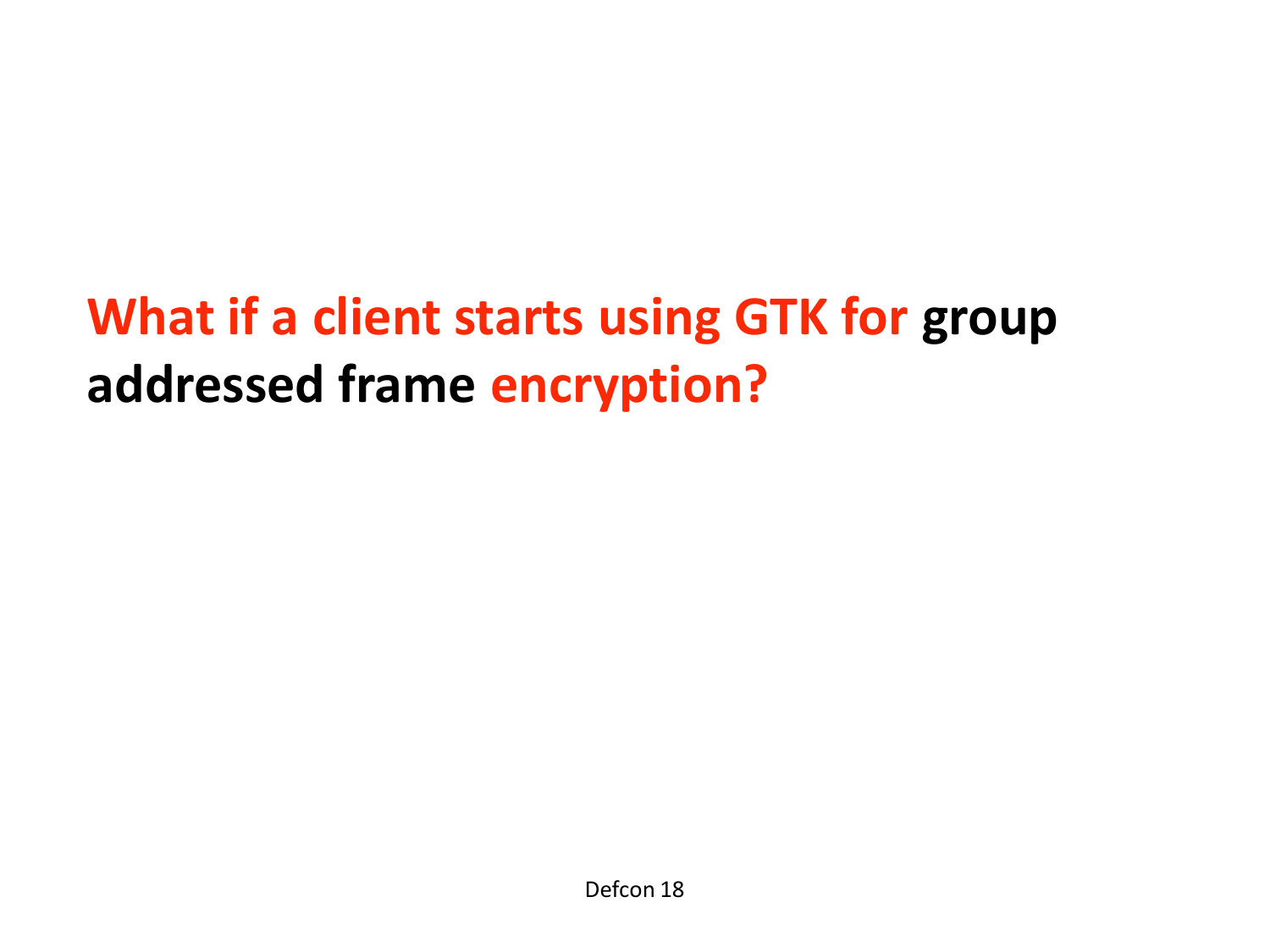# **Is it possible for a client to send forged group addressed data frames?**



From DS "Broadcast ARP Req."



frame

Actually injected by a client

Address 1 (or Destination MAC) = FF:FF:FF:FF:FF:FF

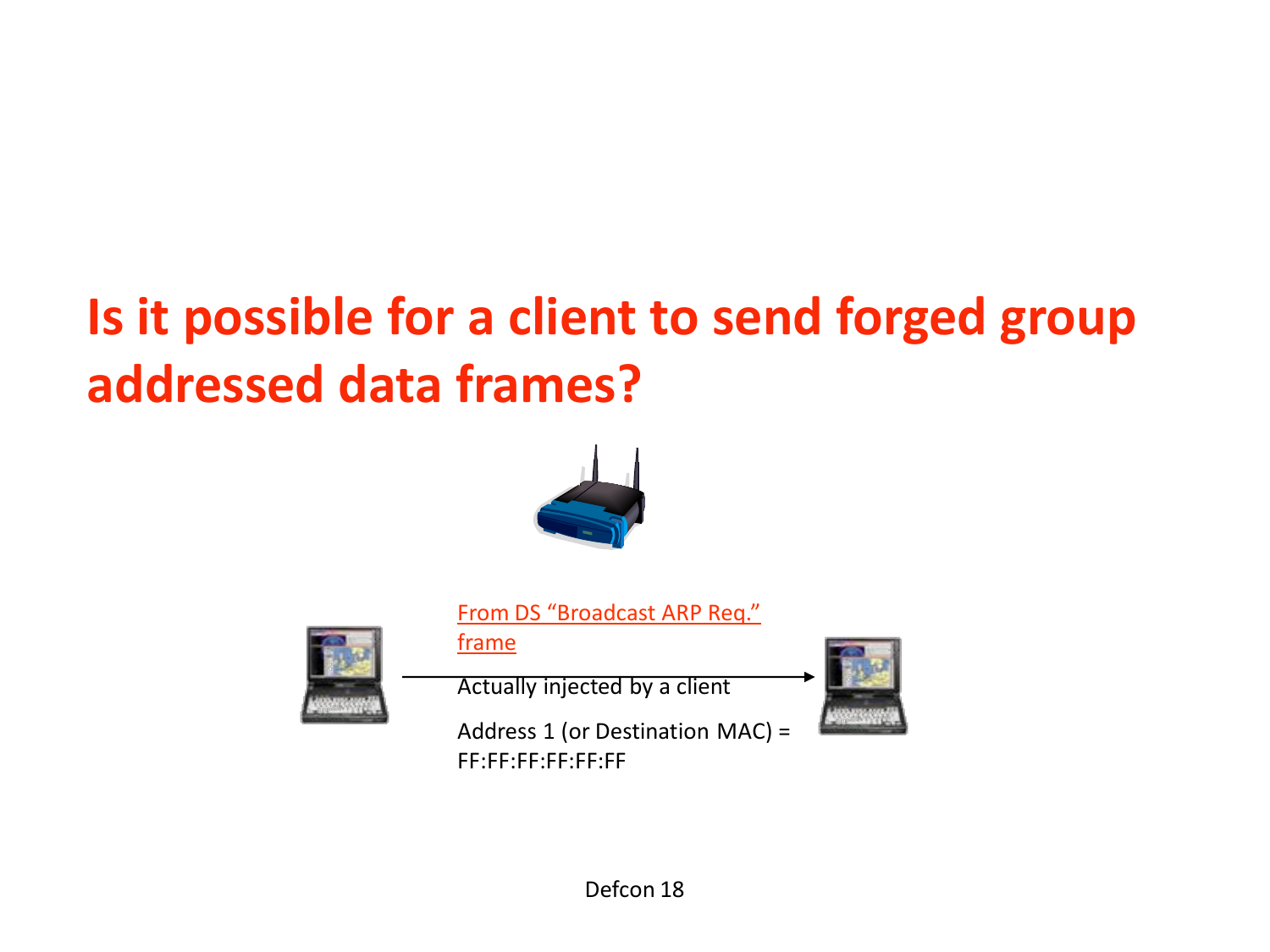# **Console log of a WiFi user's machine**

EAPOL: External notification - portValid=1 State: 4WAY HANDSHAKE -> GROUP HANDSHAKE RSN: received GTK in pairwise handshake - hexdump(len=18): [REMOVED] WPA: Group Key - hexdump(len=16): [REMOVED] MSA: GTK key: 7b:41:d1:bb:2e:65:b6:b4:99:3c:56:32:dd:78:51:7b WPA: Installing GTK to the driver (keyidx=1  $tx=0$  len=16). WPA: RSC - hexdump(len=6): 00 00 00 00 00 00 nl\_set\_encr: ifindex=6 alg=3 addr=0x808fcad key\_idx=1 set\_tx=0 seq\_len=6 WPA: Key negotiation completed with 00:1b:11:50:3b:1e [PTK=CCMP GTK=CCMP] Cancelling authentication timeout |State: GROUP HANDSHAKE -> COMPLE<mark>TED</mark>

Parameters (GTK, KeyID and PN) required to send group addressed data frame is known to all connected clients.

### **A malicious user can always create fake packets**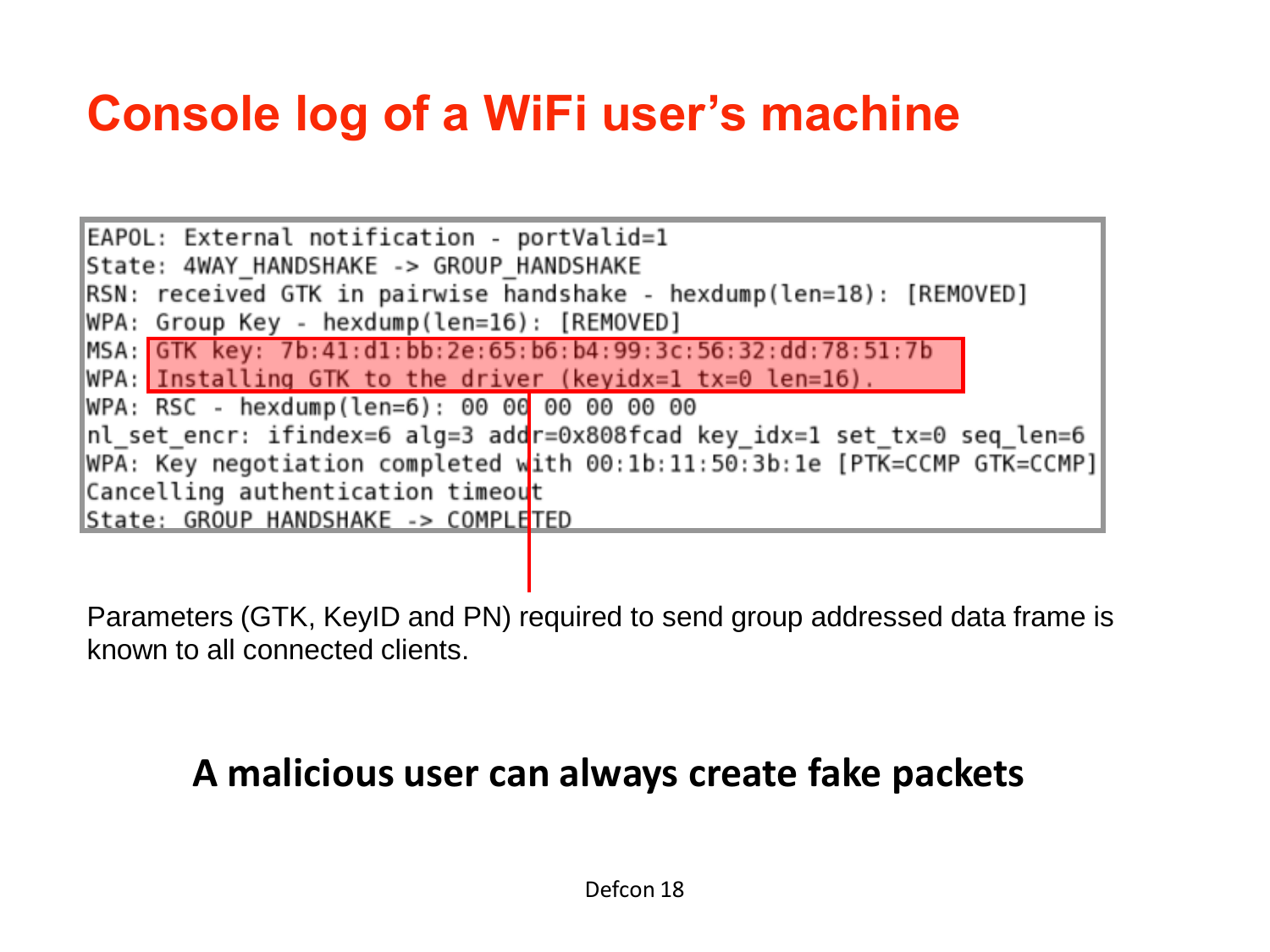# **WPA2 secured WiFi networks are vulnerable…**



### **…to Insider Attack**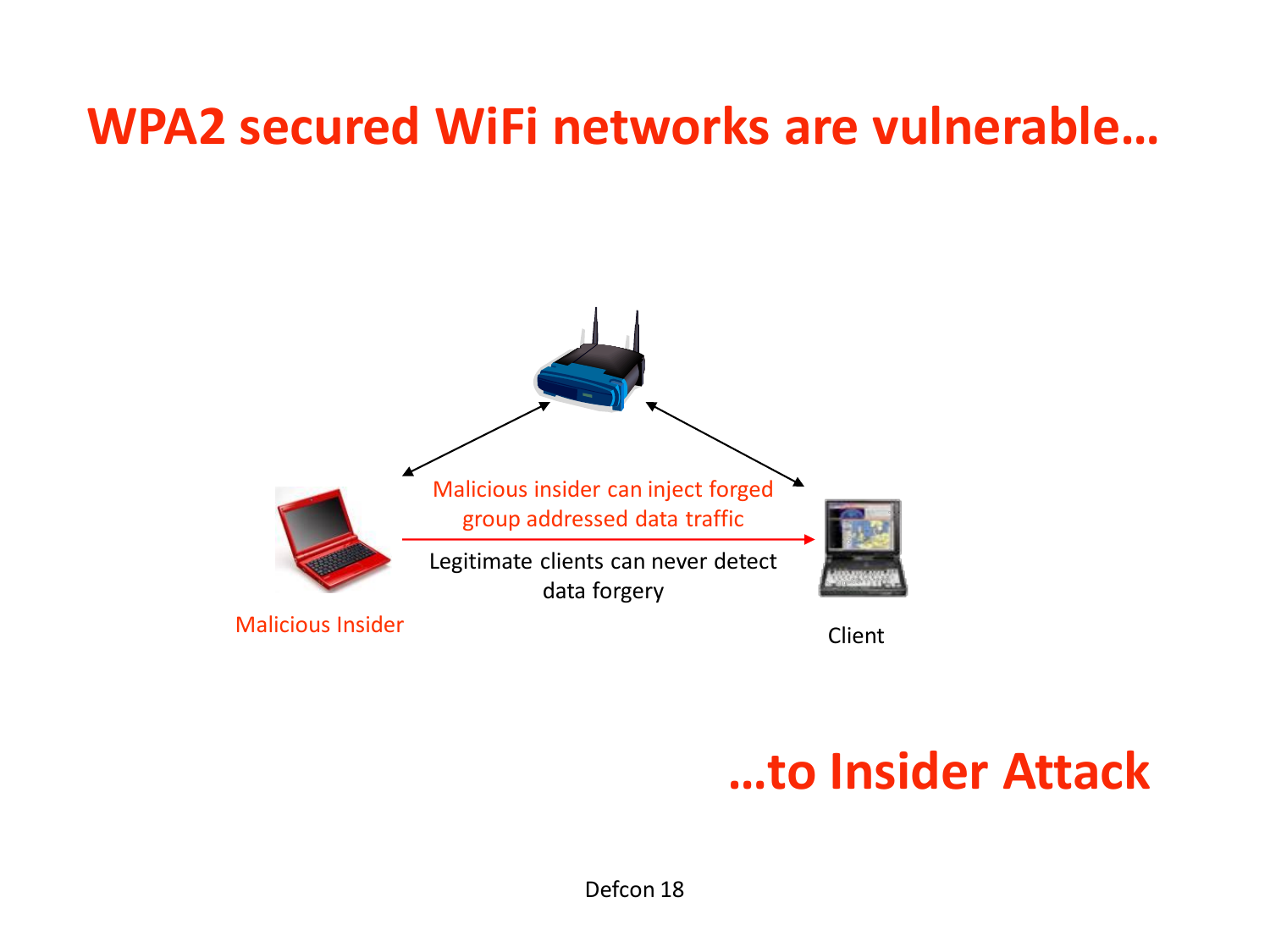# **Implications**

### **Stealth mode ARP Poisoning/Spoofing attack**

- **Traffic snooping**
- **Man in the Middle (MiM): How about "Aurora" ?**
- **IF layer DoS attack**

### **IP level targeted attack**

 TCP reset, TCP indirection, Port scanning, malware injection, privilege escalation etc. etc.

### **Wireless DoS attack**

**Blocks downlink broadcast data frame reception**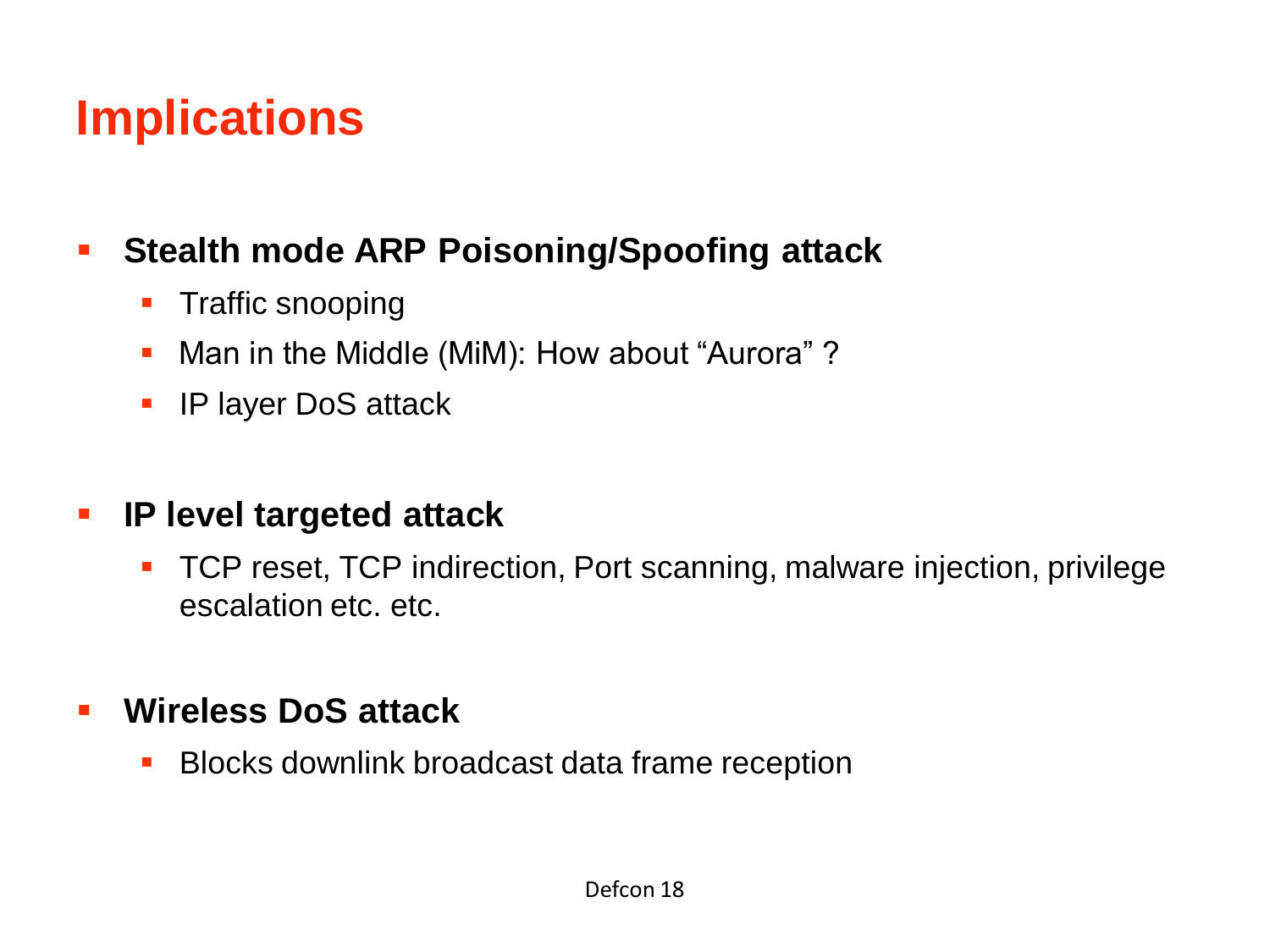# **Stealth mode ARP Poisoning**



1. Attacker injects fake ARP packet to poison client's cache for gateway.

> The ARP cache of victim gets poisoned. For victim client Gateway is attacker's machine.

- 2. Victim sends all traffic to attacker
- 3. Now attacker can either drop traffic **1** or forward it to actual gateway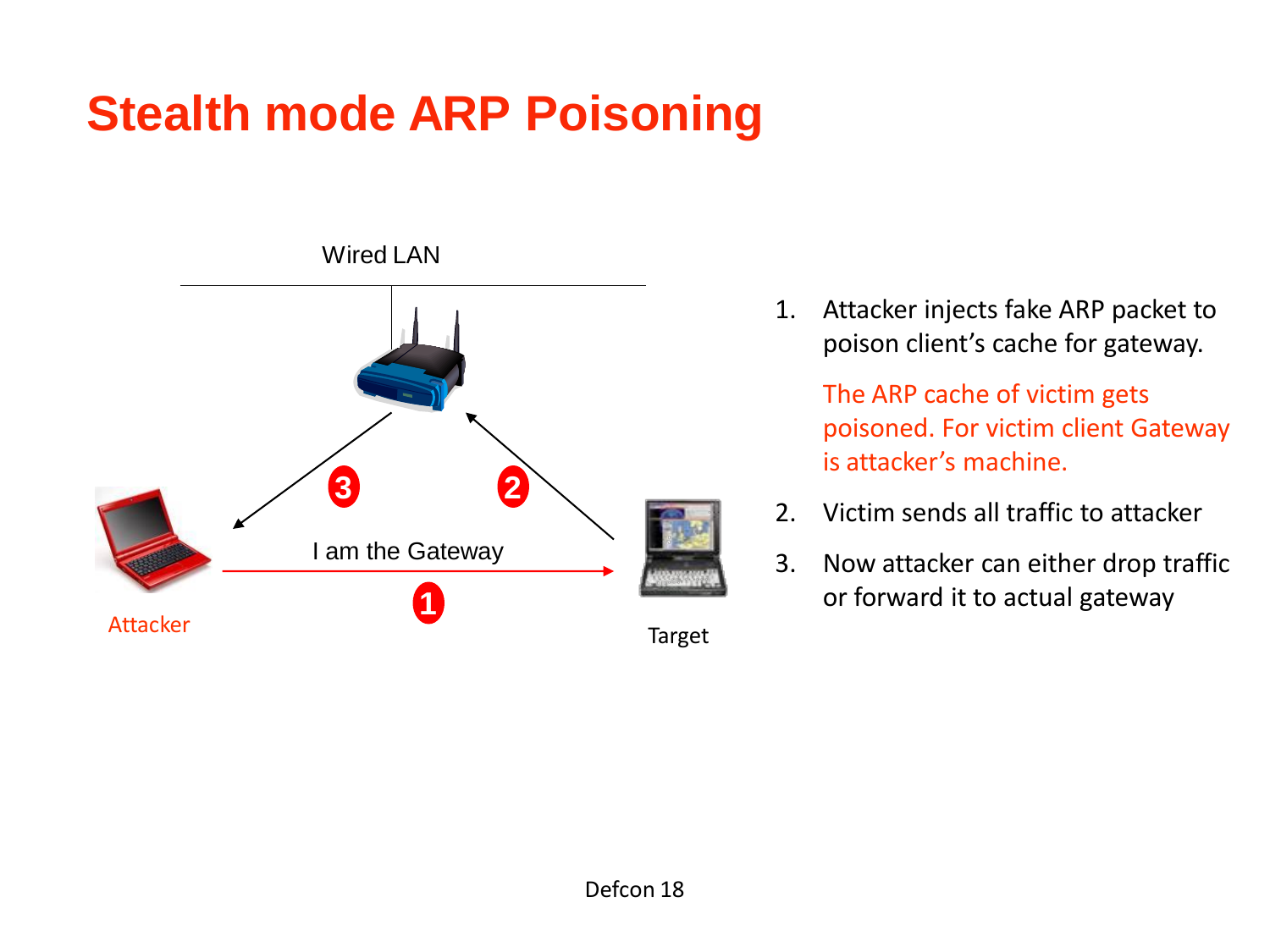# **ARP Poisoning Attack: Normal vs Stealth Mode**



ARP poisoning frames appear on wire through AP. Chances of being caught is high.

ARP poisoning frames invisible to AP, never go on wire. Can't be detected by any ARP cache poison detection tool.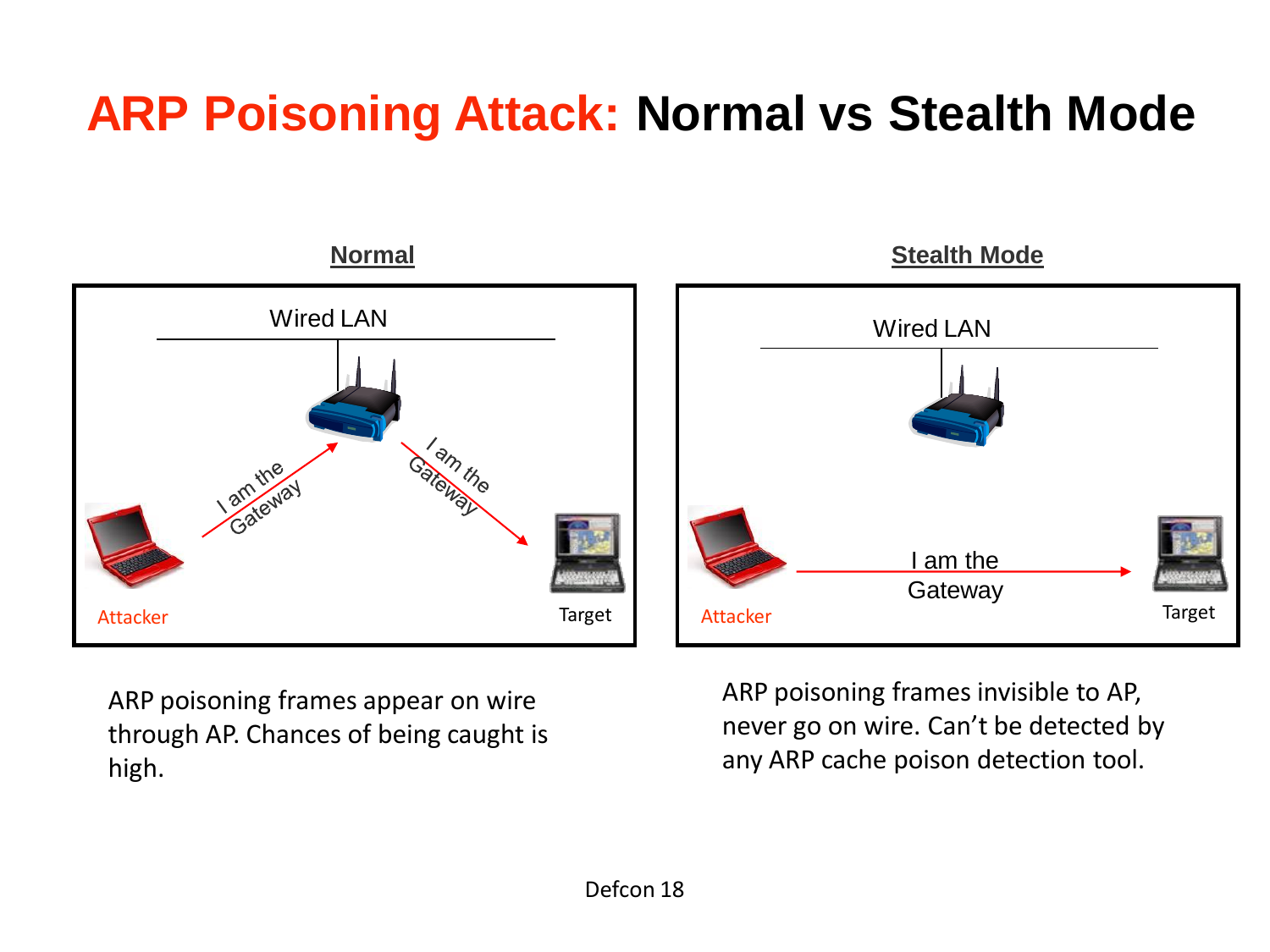# **IP Level Targeted Attack**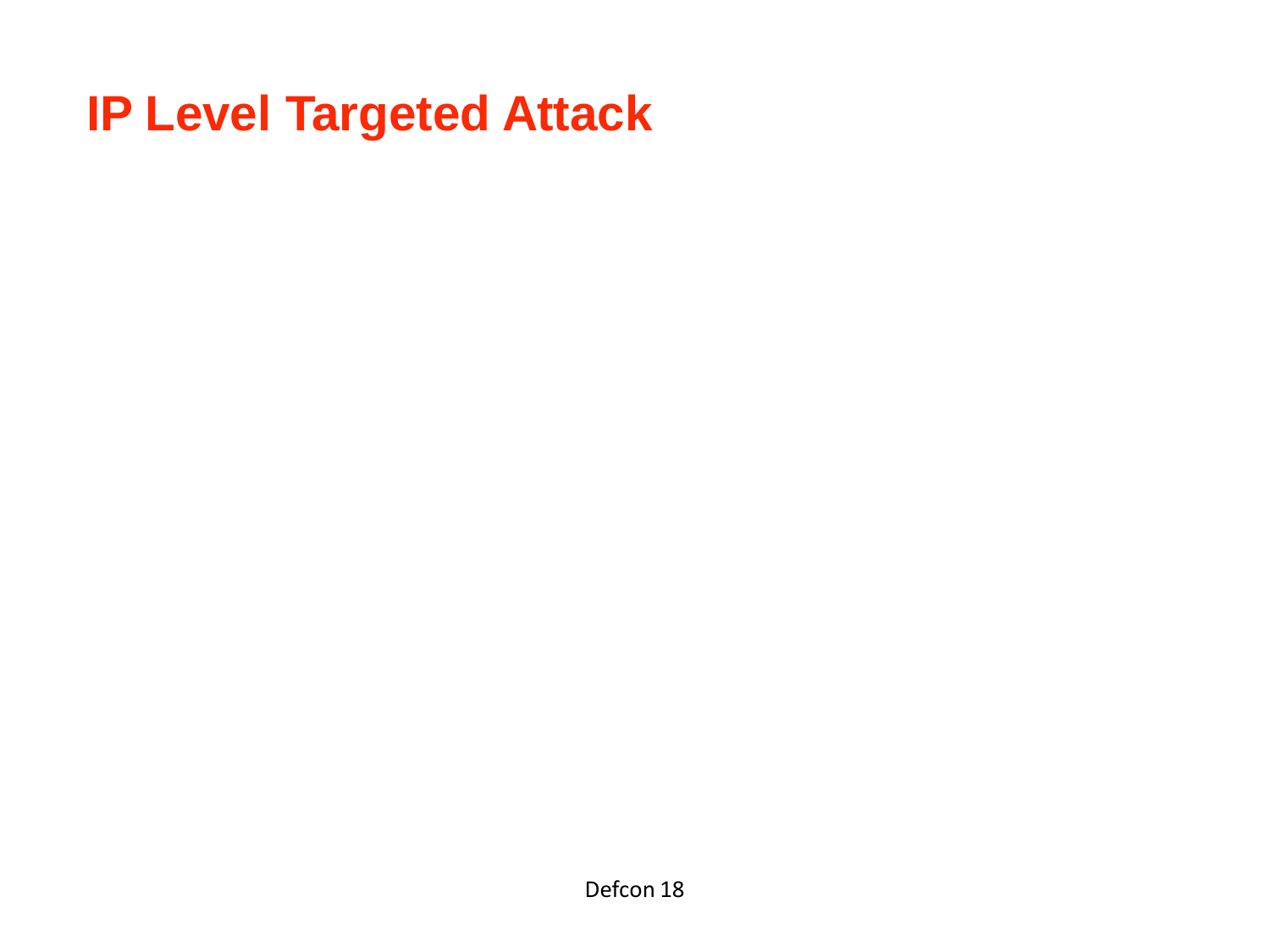# **PN or Packet Number in CCMP Header**

**48 bit Packet Number (PN) is present in all CCMP encrypted DATA frames**



### **Replay Attack Detection in WPA2**

- 1. All clients learn the PN associated with a GTK at the time of association
- 2. AP sends a group addressed data frame to all clients with a new PN
- 3. If **new PN > locally cached PN** than packet is decrypted and after successful decryption, old PN is updated with new PN

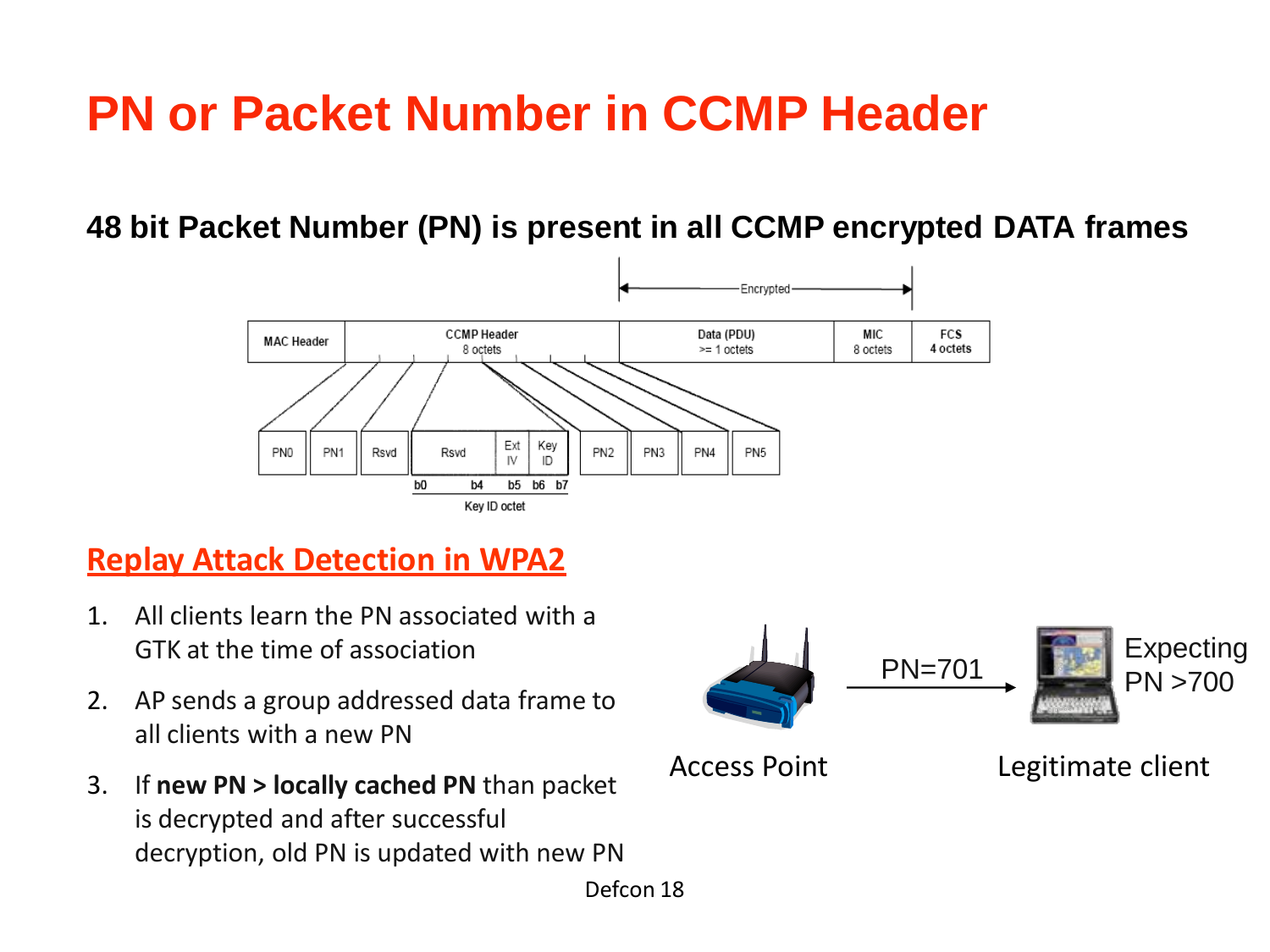# **Wireless DoS Attack (WDoS)**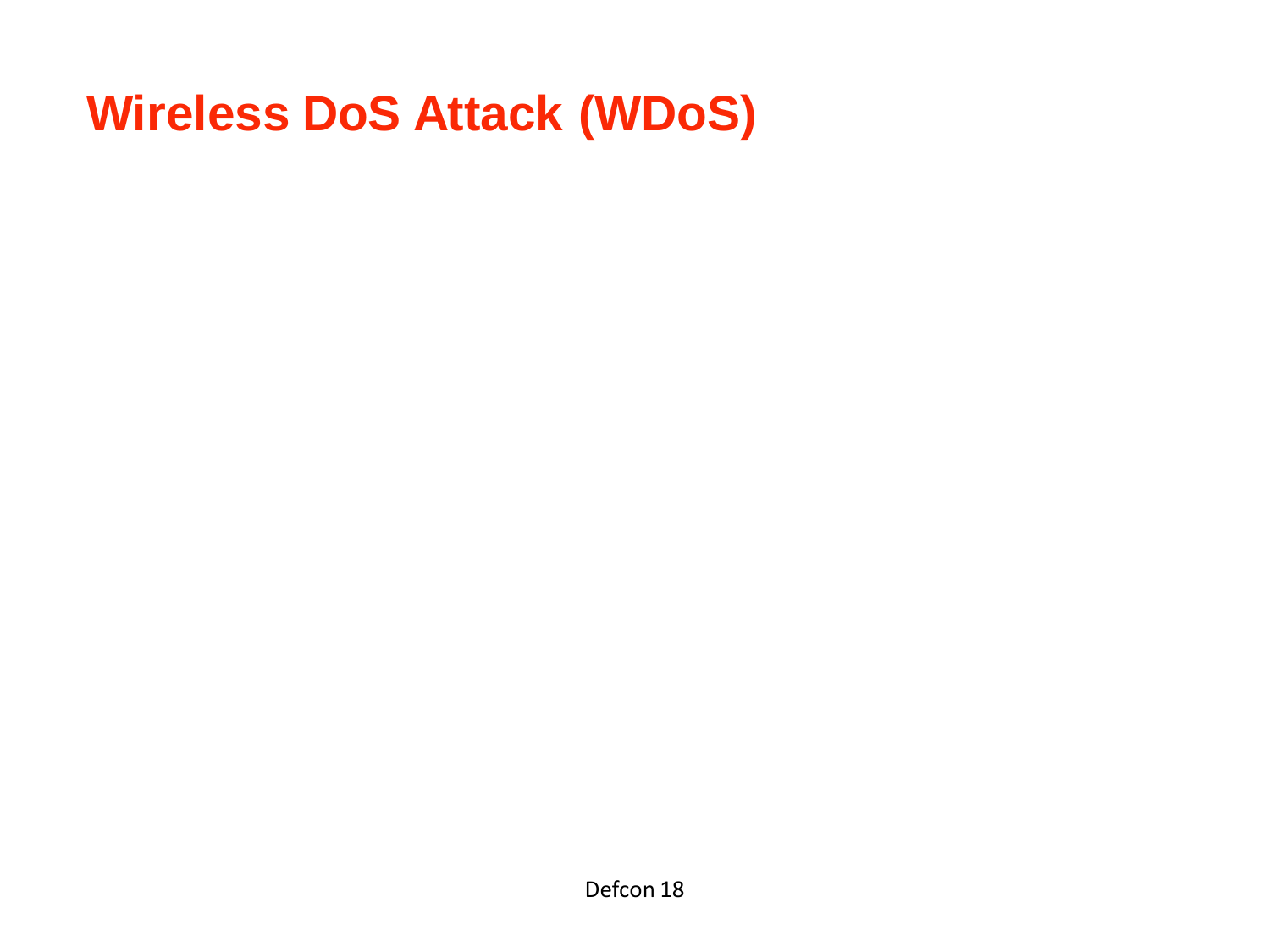### **Demo: Stealth mode attack**



# **A live demo of the exploit will be done during presentation**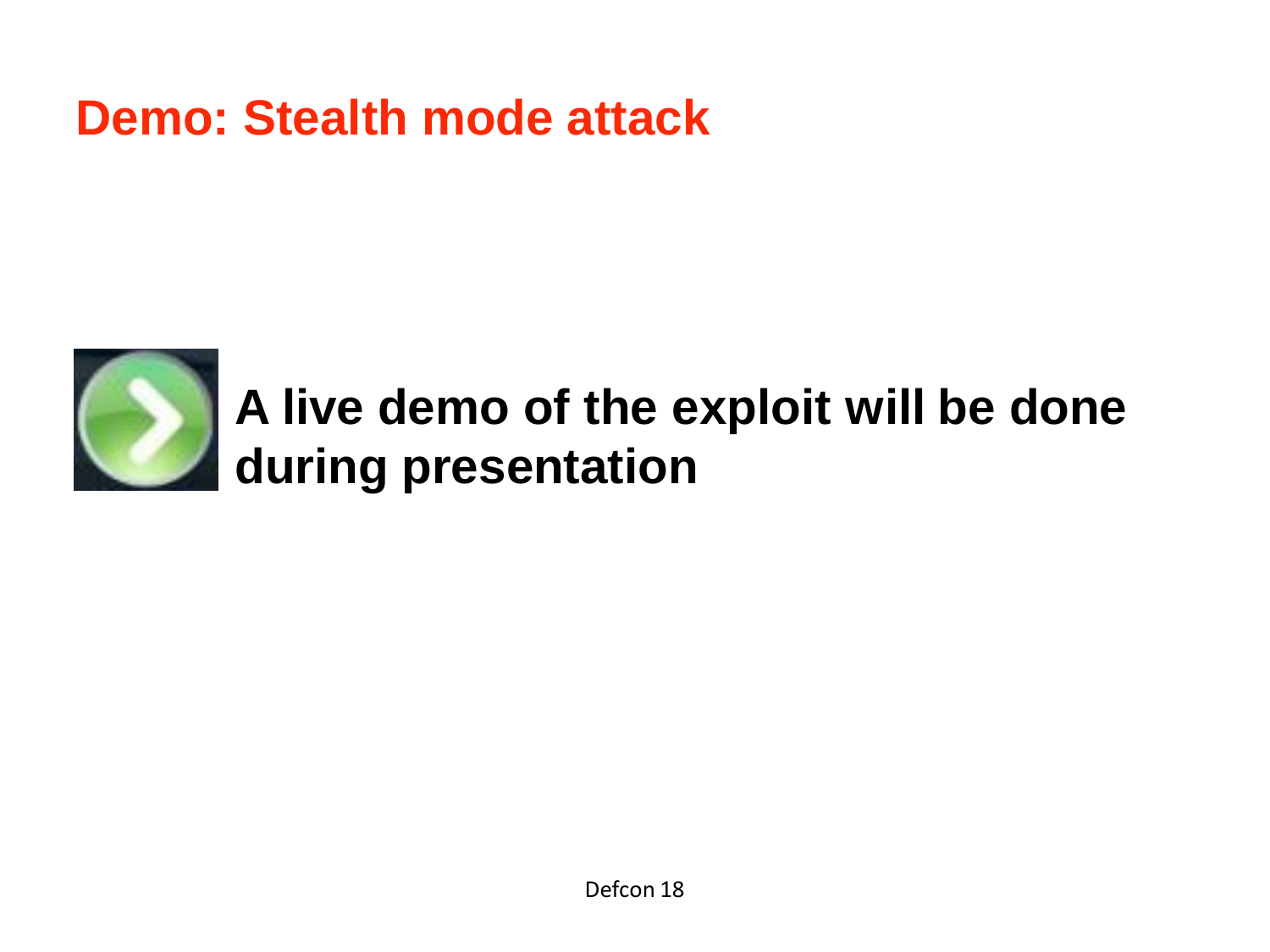# **Prevention & Countermeasures**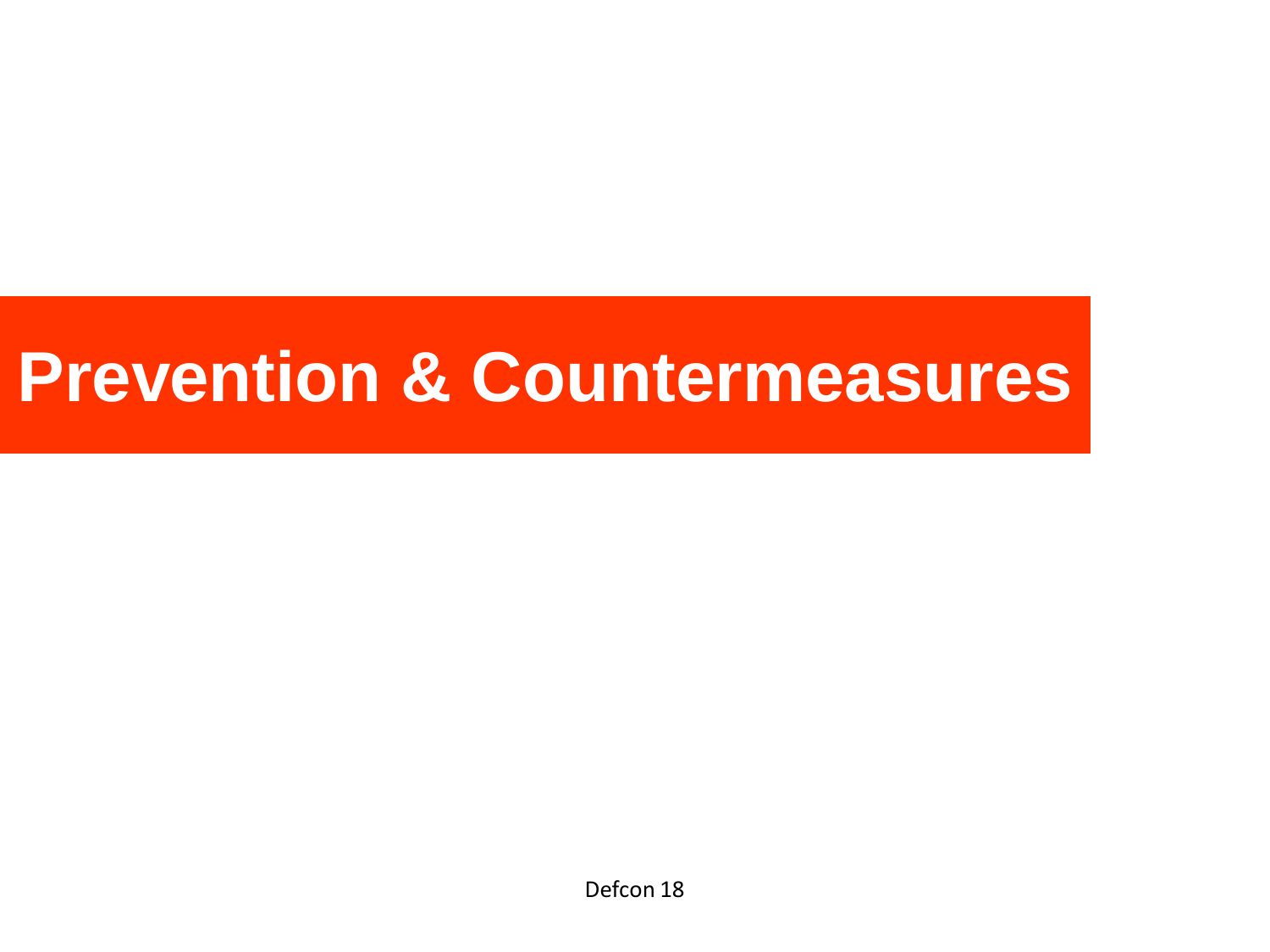# **Endpoint Security**

**Client software such as DecaffeintID or Snort can be used to detect ARP cache poisoning.**



**Detects ARP Cache Poisoning attack**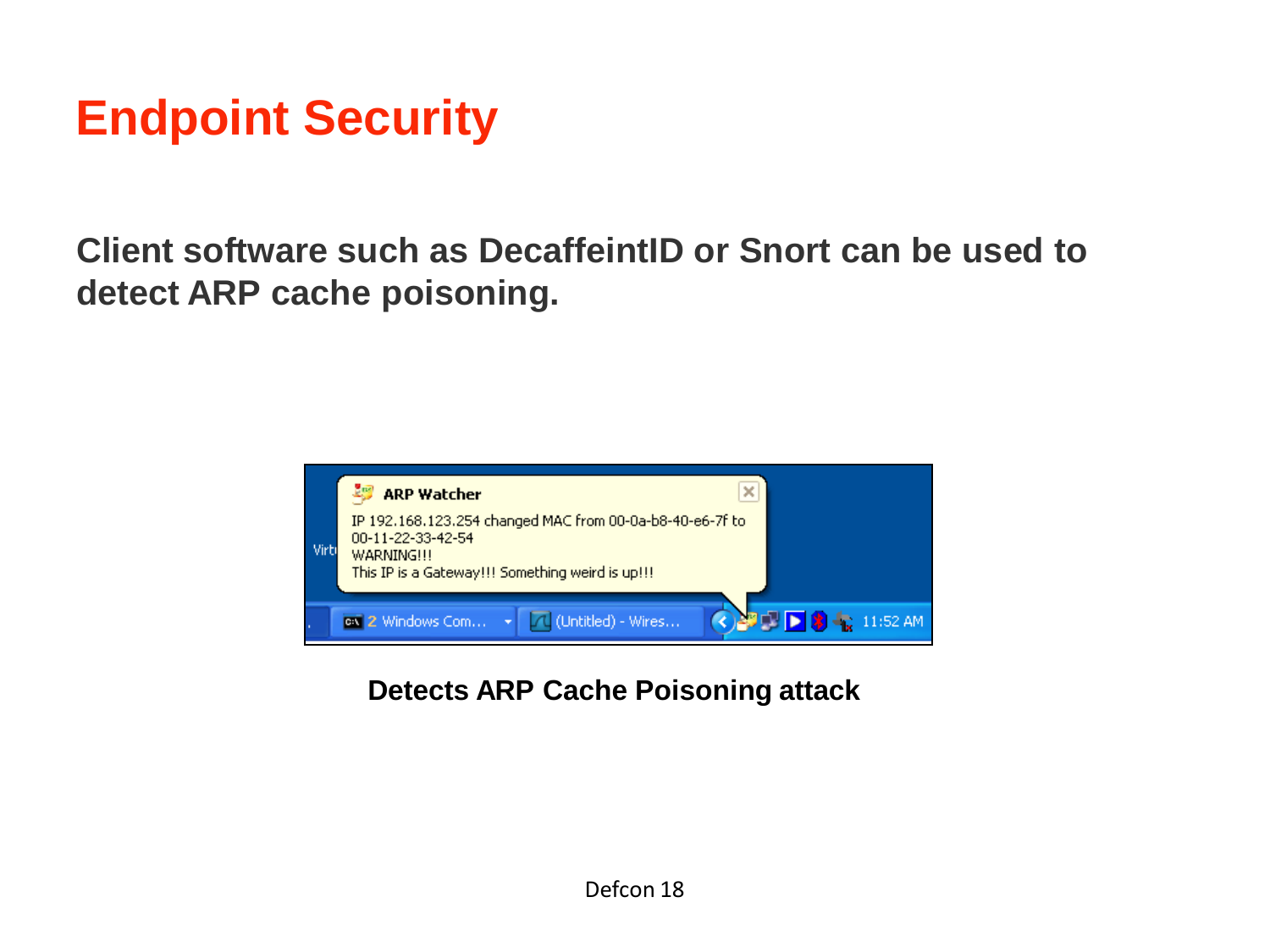

**Varieties of client device which connect to WPA2 secured WiFi networks while software is available only for either Windows or Linux running devices**

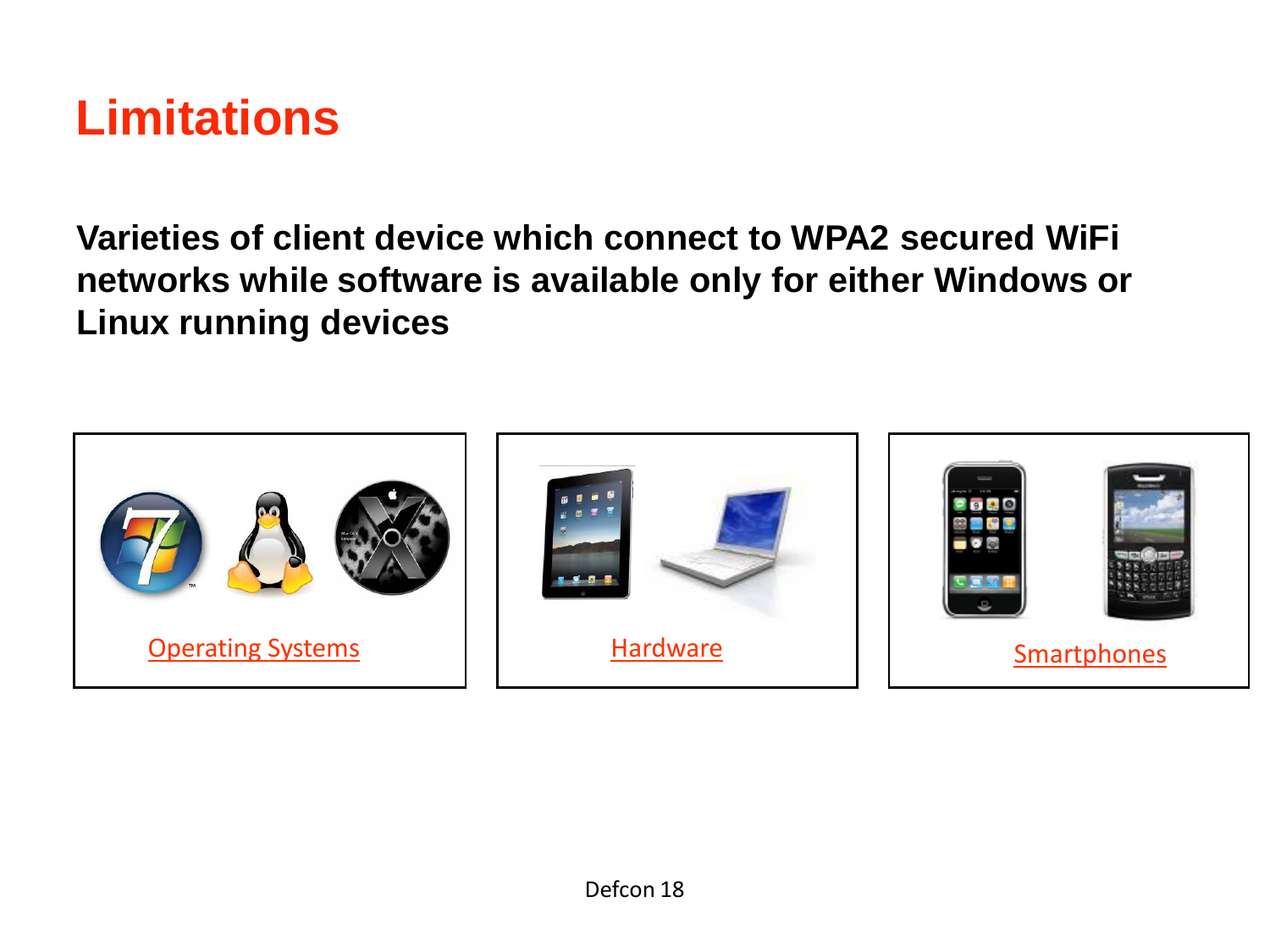### **Infrastructure Side**

**Public Secure Packet Forwarding (PSPF)/peer-to-peer (P2P) or Client Isolation**

**The feature can be used to stop communication between two WiFi enabled client devices**

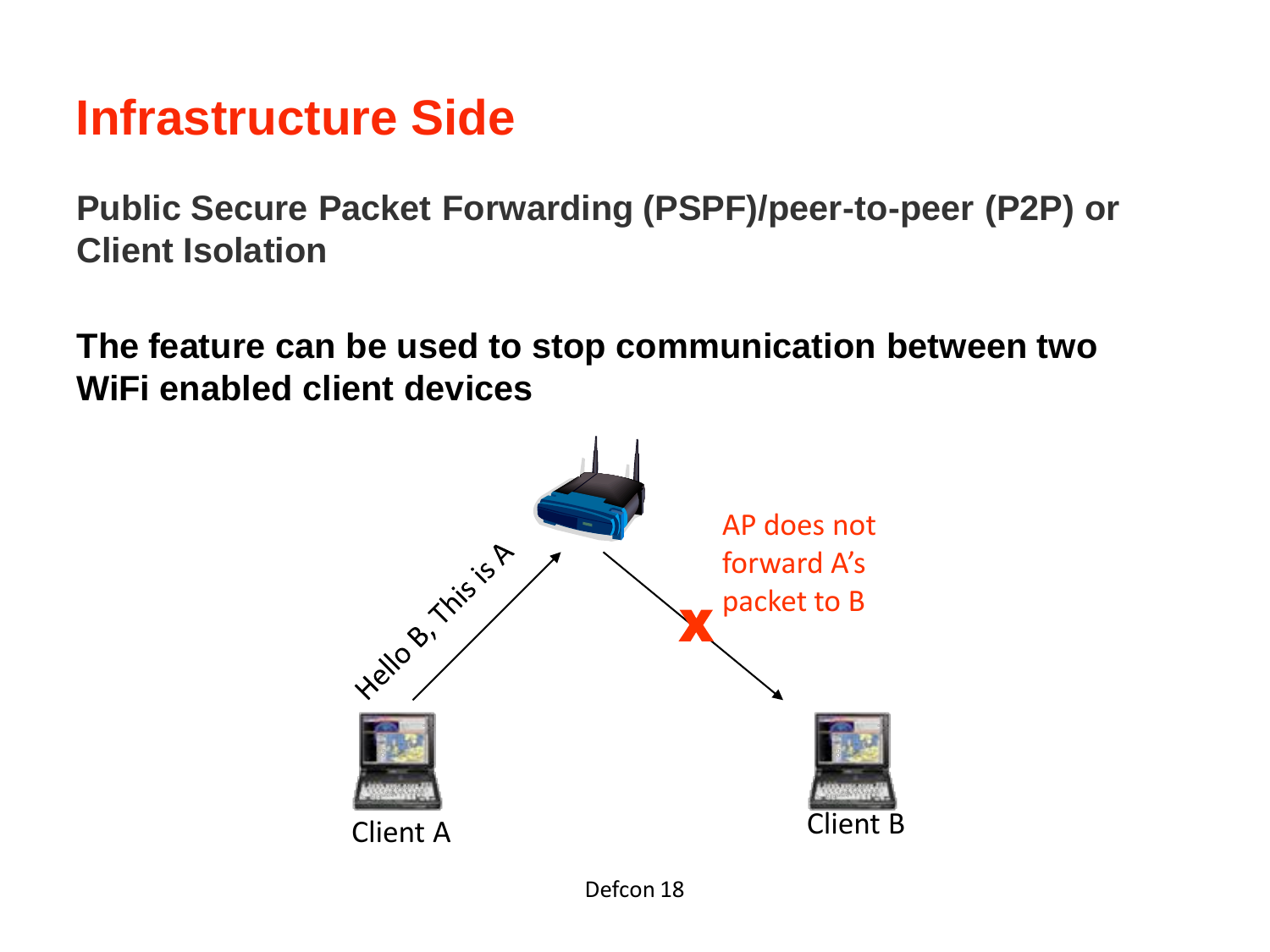# **Limitations**

### **Not all standalone mode APs or WLAN controllers have built-in PSPF or client isolation capabilities**

### **PSPF or Client Isolation does not always work**

- It does not work across APs in standalone mode
- In controller based architecture, PSPF (peer2peer) does not work across controllers even the controllers are present in the same mobility group

**Attacker can always use WiFi client to launch attack and setup a non-WiFi host to serve the victim and easily bypass PSPF/Client isolation**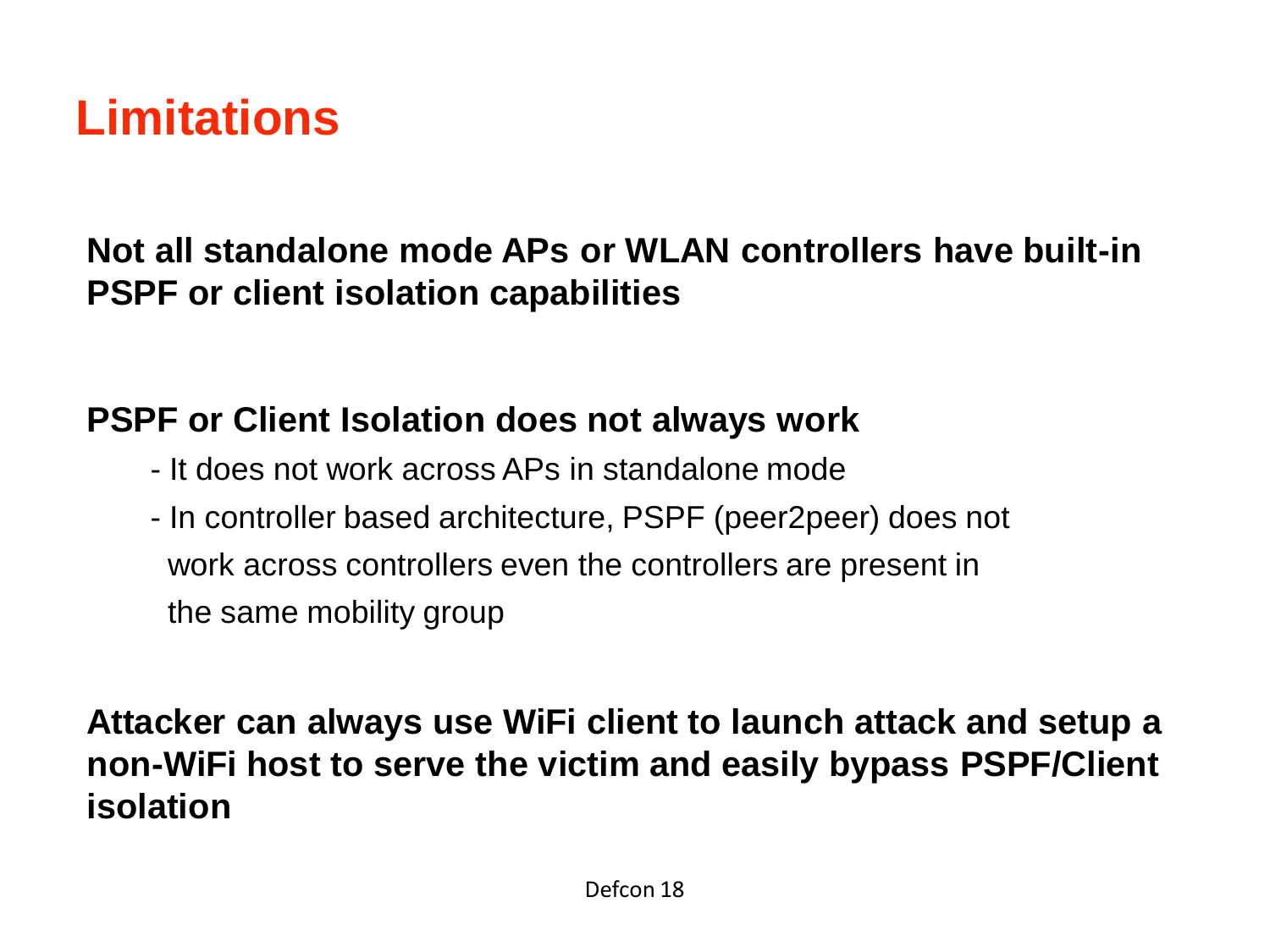# **Long Term Solution: Protocol Enhancement**

### **Deprecate use of GTK and group addressed data traffic from AP**

- 1. Convert all group addressed data traffic into unicast traffic
- 2. For *backward compatibility* AP should send randomly generated different GTKs to different clients so that all associated clients have different copies of group key

### **Disadvantages:**

- a. Brings down total network throughput
- b. Requires AP software upgrade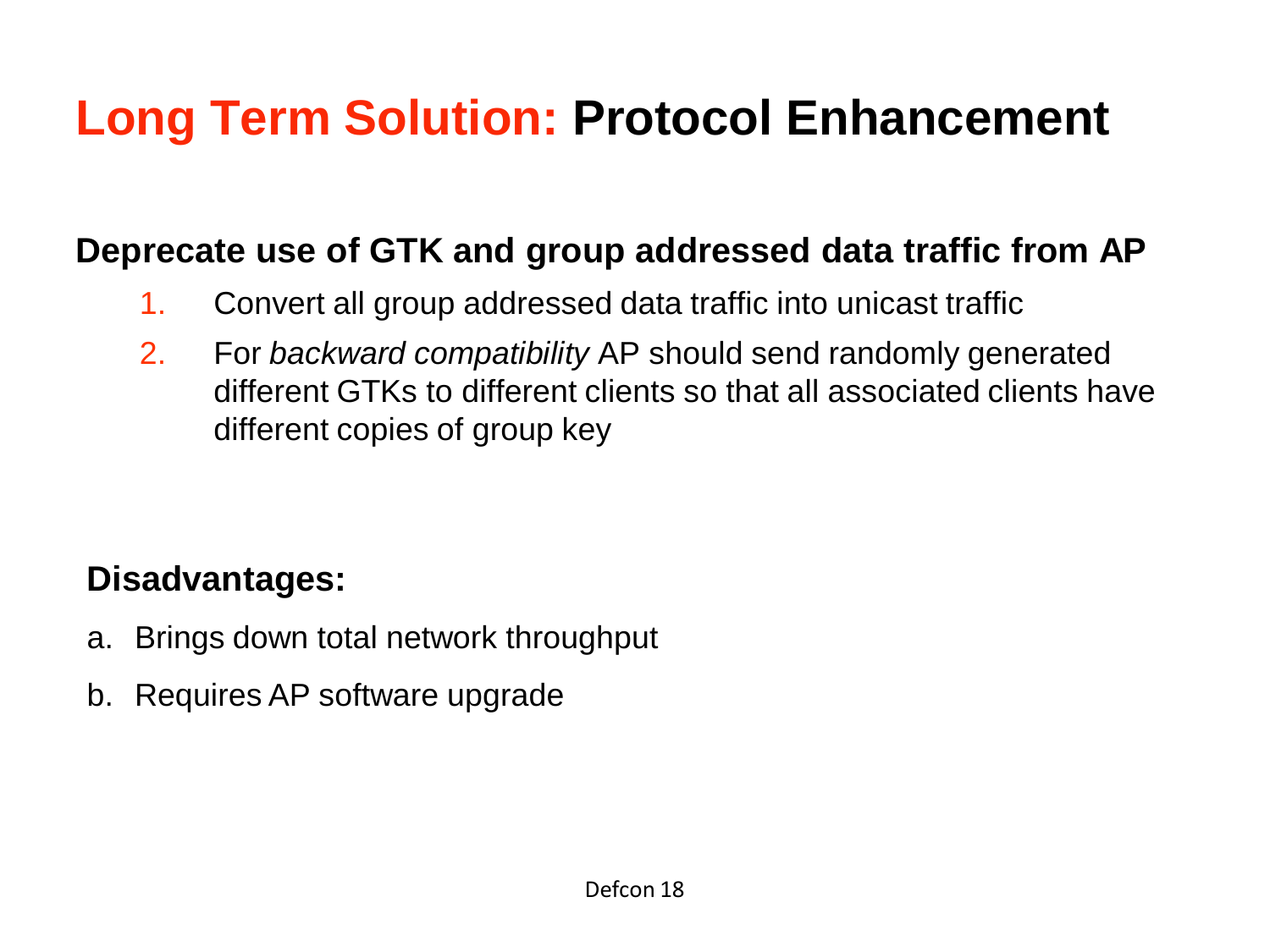# **Key Take Away**

- WPA2 secure, but vulnerable to insider attack!
- **This limitation known to WPA2 designers, but not well** understood by WiFi users
- Countermeasures can be deployed wherever threat of insider attacks is high
	- **Using endpoint security; or**
	- **Using wireless traffic monitoring using WIPS sensors**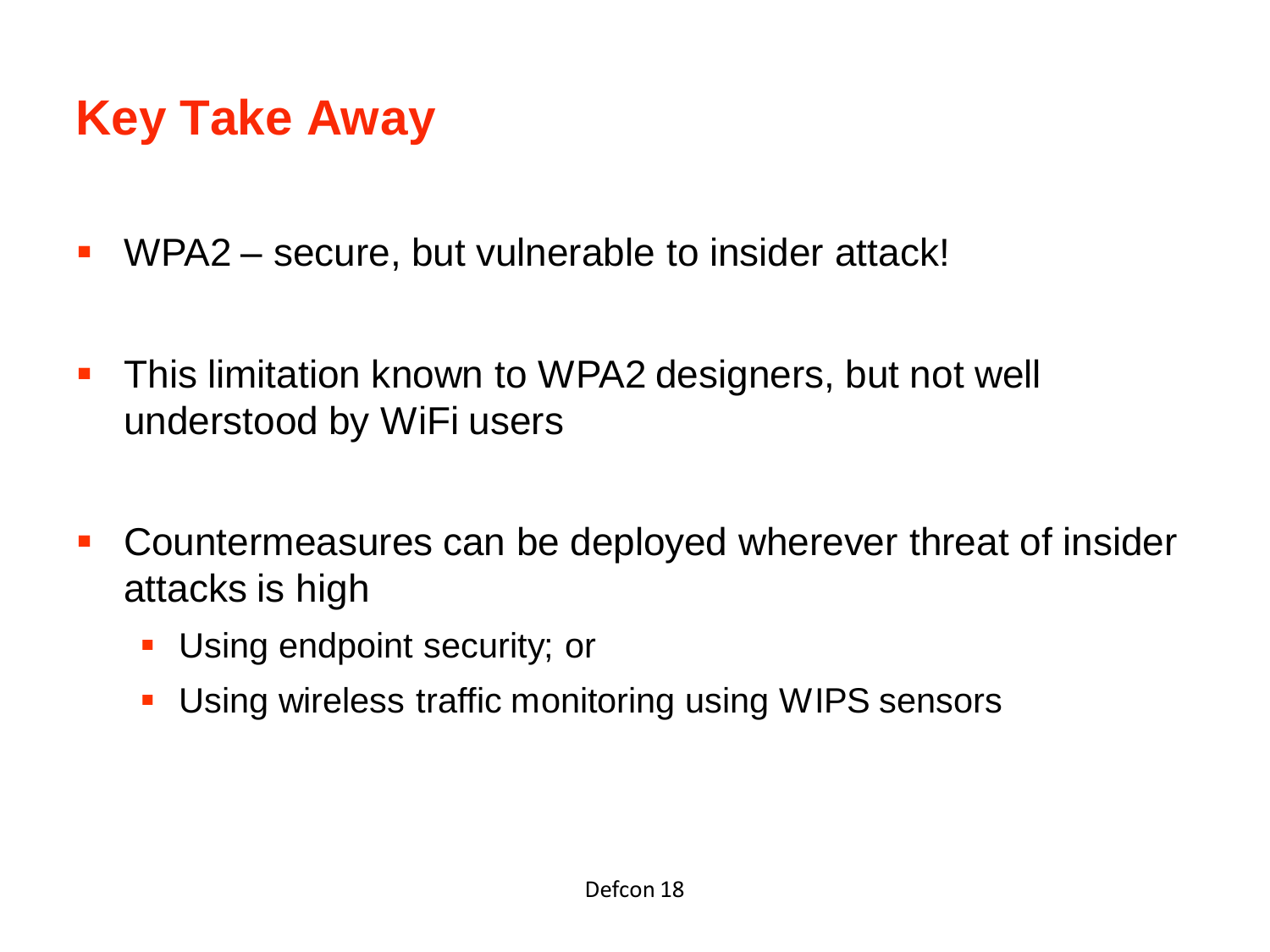

# **Md Sohail Ahmad**

### **Email: md.ahmad@airtightnetworks.com**

**www.airtightnetworks.com**

For up-to-date information on developments in wireless security, visit

### **blog.airtightnetworks.com**

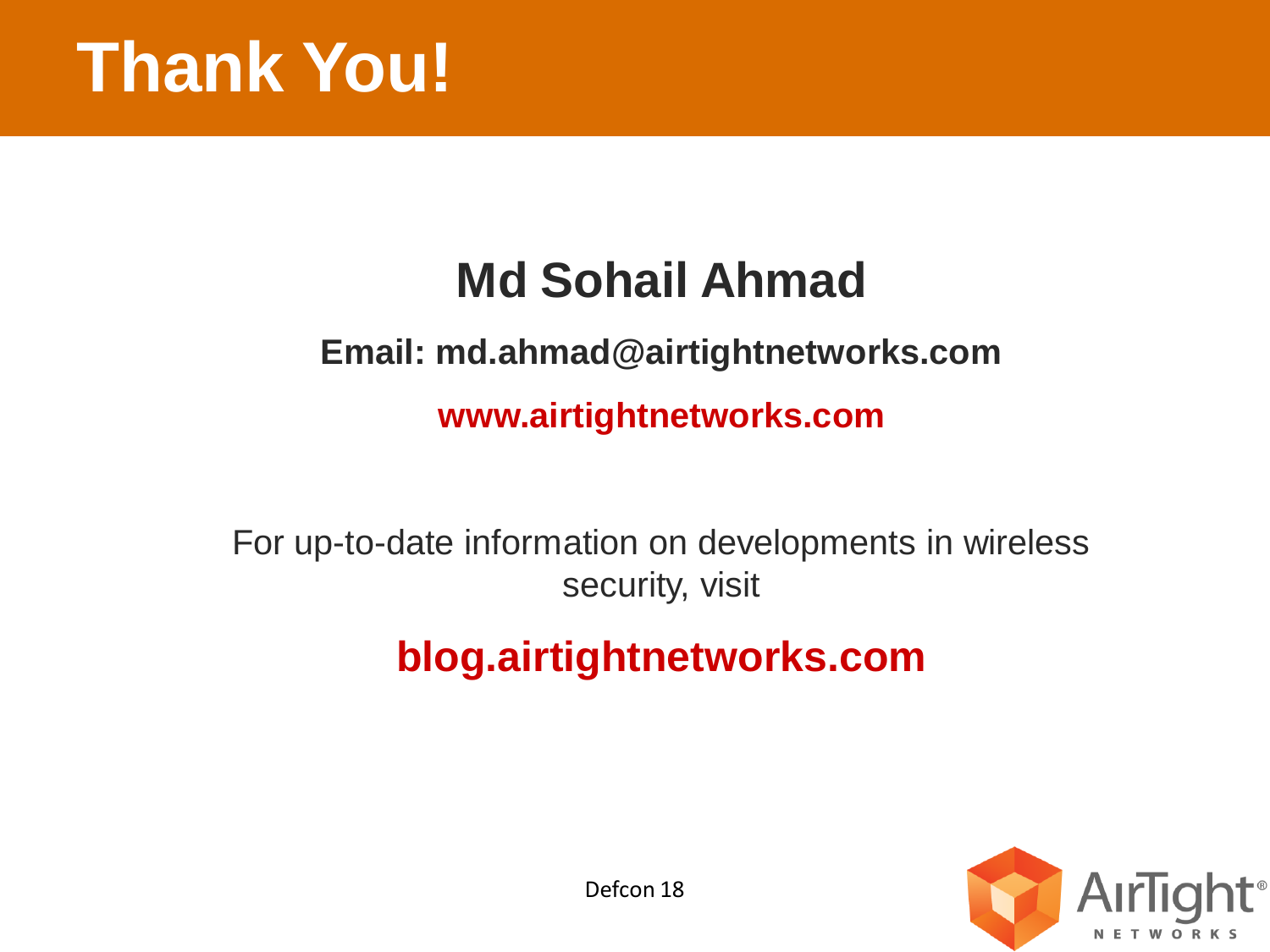### **References**

### **[1] Task Group I, IEEE P802.11i Draft 10.0. Project IEEE 802.11i, 2004.**

### **[2] Aircrack-ng**

www.aircrack-ng.org

### **[3] PEAP: Pwned Extensible Authentication Protocol**

http://www.willhackforsushi.com/presentations/PEAP\_Shmoocon2008\_Wright\_Antoniewicz.pdf

### **[4]. WPA/WPA2 TKIP Exploit: Tip of the Iceberg?**

www.cwnp.com/pdf/TKIPExploit08.pdf

#### **[5]. Cisco's PSPF or P2P**

http://www.cisco.com/en/US/products/hw/wireless/ps430/products\_qanda\_item09186a00806a4da 3.shtml

#### **[6] Client isolation**

**http://www.cisecurity.org/tools2/wireless/CIS\_Wireless\_Addendum\_Linksys.pdf**

**[7]. The Madwifi Project**

**http://madwifi-project.org/**